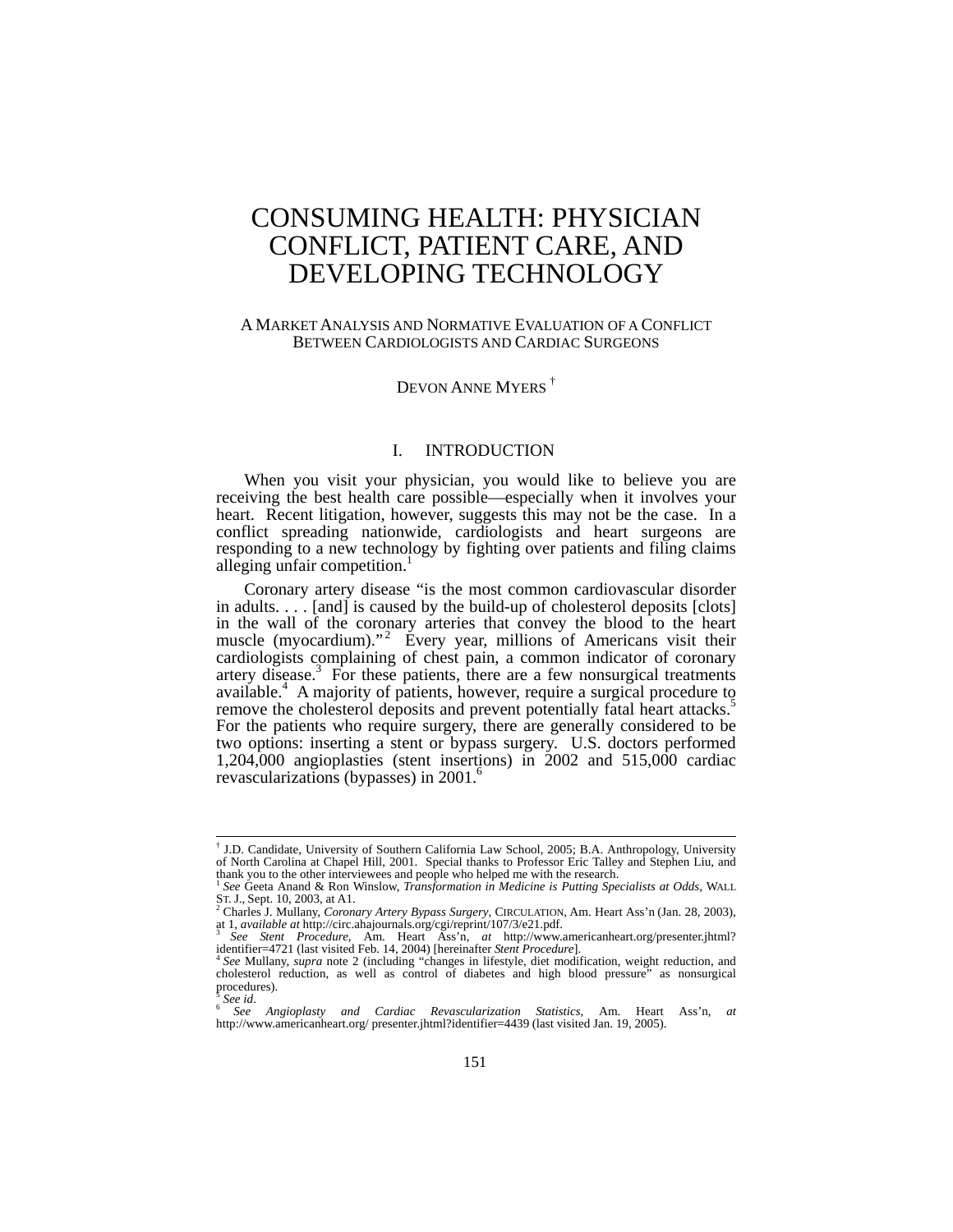The stent procedure is a minimally invasive procedure developed in the last decade.

A stent is a wire mesh tube used to prop open an artery that's recently been cleared using angioplasty. The stent is collapsed to a small diameter and put over a balloon catheter. It's then moved into the area of the blockage. When the balloon is inflated, the stent expands, locks in place and forms a scaffold. This holds the artery open. The stent stays in the artery permanently, holds it open, improves blood flow to the heart muscle and relieves symptoms.<sup>7</sup>

Coronary artery bypass grafting (CABG), however, is a very invasive procedure that has been around for almost thirty years, known to most people as open-heart surgery. CABG "involves creating new arteries to provide blood to the heart by use of other blood vessels as conduits to bypass the obstructions in the patient's coronary arteries."<sup>8</sup> Heart surgeons use a vessel section, cut from another part of the body, to circumvent the blockage by attaching the vessel on either side of the thrombosis (clog).<sup>9</sup> "In almost all cases, the operation requires an incision in the midline of the chest (sternotomy). During most bypass operations, the heart is stopped and is connected to a heart-lung machine that does the work of both the heart and the lungs (cardiopulmonary bypass)."<sup>10</sup>

Determining which procedure a patient should receive is causing serious problems within the medical field. When a patient is symptomatic, he will initially be referred to a cardiologist.<sup>11</sup> In the past, if a thrombosis was present, the cardiologist would refer the patient to a cardiac surgeon, a specialist who performs the extremely difficult CABG procedure.<sup>17</sup> With the advent of the stent, however, it is cardiologists who perform the procedure.<sup>13</sup> Consequently, cardiologists are not making referrals to heart surgeons for CABG; rather, they are telling patients to get a stent and then performing the procedure themselves.<sup>14</sup> "Since the stent made its debut in 1994, the number of such procedures . . . has more than doubled to nearly one million annually. Meanwhile, bypass surgeries have fallen by more than 20%  $\ldots$  .  $\cdot$  <sup>15</sup> As a result, heart surgeons' practices are rapidly declining as they lose patients to cardiologists; their operating costs have increased 16%, while revenues have increased only 6%. <sup>16</sup> This phenomenon is occurring on a large scale; the Wall Street Journal reports that "tensions are rising between cardiologists and cardiac surgeons in [] communities around the country."  $17$  Cardiologists now hold a tight

<sup>-&</sup>lt;br>7 <sup>7</sup> *Stent Procedure*, *supra* note 3.<br><sup>8</sup> Mullany, *supra* note 2, at 1.<br><sup>9</sup> *See id.*<br><sup>10</sup> *Id.* 

Mullany, *supra* note 2, at 1.

<sup>11</sup> *See* Andand & Winslow, *supra* note 1.<br>
<sup>12</sup> *See id.*<br>
<sup>13</sup> *See id.*<br>
<sup>14</sup> *See id.*<br>
<sup>15</sup> *Id.*<br>
<sup>16</sup> *See id.*<br>
<sup>17</sup> *Id.*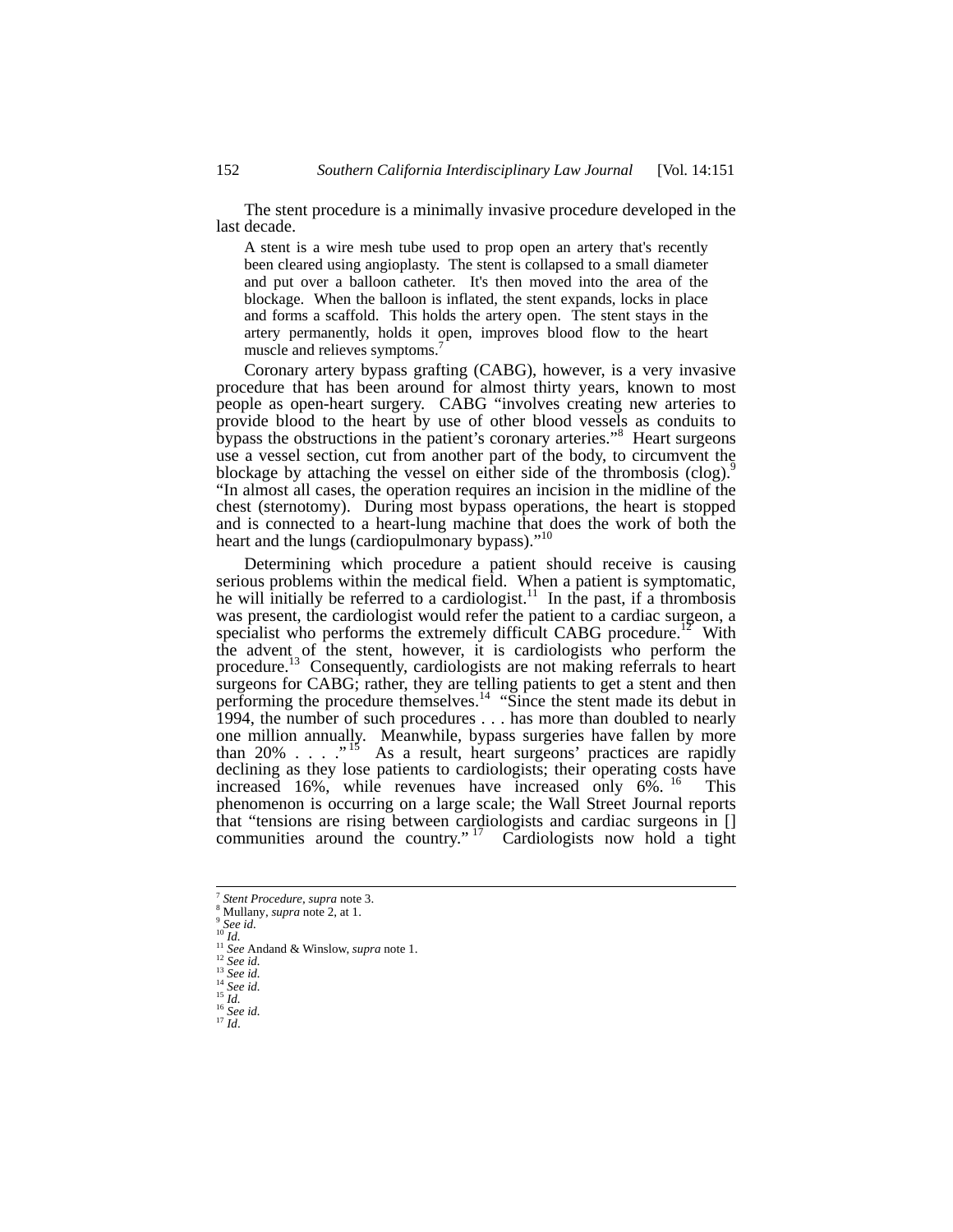monopoly <sup>18</sup> on the market for treating coronary artery disease and a growing number of patients are expressing concerns that their cardiologists are not fully informing them of their options.<sup>19</sup> In particular, questions are being raised about "what patients know about financial ties and other arrangements that influence referrals,"<sup>20</sup> and whether the insertion of a stent is truly the best medical plan of action, or rather the byproduct of the cardiologists' new monopoly.<sup>2</sup>

It is likely that this conflict will also impact national policy because health care is a high priority on the legislative and policy agenda. In particular, in "the year 2000, approximately fifteen percent of the nation's gdp [*sic*] was devoted to health care, amounting to about \$1.3 trillion annually. $12^{22}$  While the ultimate effect of this conflict has yet to unfold, it is certain that its effects will go beyond finances, altering the landscape of medical practice, physician relationships, and patient health.

Part II of this Note examines whether the cardiologists' monopoly is a result of the stent being a superior product and thus an inevitable conclusion. It reveals that CABG is competitive and, in fact, a better procedure for patients with a high number of clots. More important, Part II reveals a "gray area"—patients with between two and four clots. Under the current situation, all of the patients in this gray area are getting stents even though some of these patients would benefit more from a bypass.

Part III analyzes the conflict to see if the monopoly is the natural result of patient preferences, rather than cardiologist control. It reveals that patients are unable to be independent consumers and are inevitably dependent on the recommendations of their physicians—meaning that cardiologists artificially generate the current demand for stents. Together, Parts II and III reveal a cluster of related problems: an inability to have an independent consumer, a conflict of interest embodied in the cardiologists, and consequently, a market that is not operating in response to free market pressures.

Parts IV and V examine the efficiency of the current regime under a market and normative analyses, respectively. Part IV analyzes some of the underlying influences on this particular market and then graphically represents and compares the dead-weight loss to society in the current regime against one with competition. It concludes that dead-weight loss to society would be reduced if demand for stents were not artificially inflated. The normative analysis in Part V considers whether the current situation is

 <sup>18</sup> *See* F.M. SCHERER & DAVID ROSS, INDUSTRIAL MARKET STRUCTURE AND ECONOMIC PERFORMANCE 11 (2d ed., Rand McNally 1980) (defining a monopoly as an entity whose changes in output decisions have a perceptible influence on price).

<sup>19</sup> *See* Anand & Winslow, *supra* note 1.<br>
<sup>20</sup> *Id.*<br>
<sup>21</sup> *See* Anand & Winslow, *supra* note 1.<br>
<sup>22</sup> *See id.*<br>
<sup>22</sup> *See* Ass'n of the Bar of the City of New York Antitrust Comm'n, *Supplement to the 2002 Milton Handler Annual Antitrust Review Proceedings: Recent Developments in Four Areas of Antitrust Law: Merger Enforcement; Criminal Enforcement and Health Care Initiatives; Exclusionary Conduct; and the Noerr-Pennington Doctrine and State Action Immunity*, 2003 COLUM. BUS. L. REV. 451, 504–05 (2003).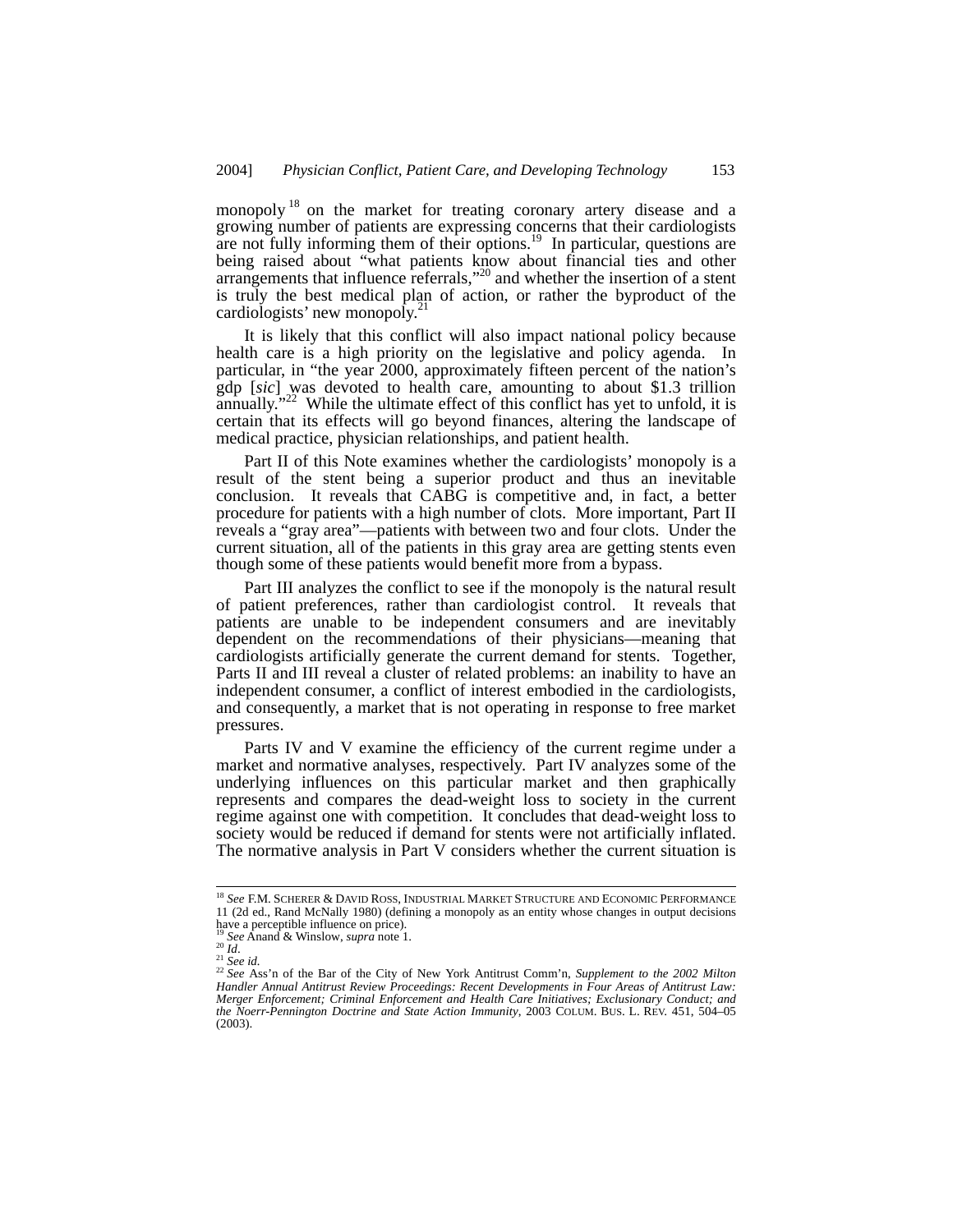providing a just allocation of resources given that it significantly impacts patient health. It concludes that the current regime is not allocating resources appropriately to maximize patient health.

Part VI observes whether the use of suits for unfair competition, the current attempt to alter the present regime, will be effective. It concludes that unfair competition is unlikely to prospectively remedy the situation. Part VII examines other possible methods for preventing cardiologists from hyperinflating demand. Ultimately, this Note proposes the development of an independent, third-party consultant as an effective and fair remedy to deflate the artificial demand for stents by providing unbiased referrals, thereby removing the cardiologists' conflict of interest.

# II. STENT PROCEDURE VERSUS BYPASS PROCEDURE: IS COMPETITION POSSIBLE?

To begin, it must be asked why the stent monopoly developed, and whether competition is possible in this market.<sup>23</sup> At first blush, it appears that using the stent may be a better, less invasive, and more effective medical procedure. This part, therefore, examines whether stents have rendered bypass surgery obsolete, or whether there is still a need and a place for competition between the two procedures in the health care market. In comparing the procedures, it is important to note that national long-term data are not yet available on a representative sample of people who have had stents inserted, because it is a relatively new technology.<sup>2</sup> The available information provides, therefore, an accurate yet noncomprehensive overview.<sup>25</sup> Additionally, physicians are dubious about statistics that reflect negatively on their respective procedures, because choosing certain patients and calculating statistics in a particular fashion can predetermine outcomes.<sup>26</sup> This section analyzes each procedure for: (1) invasiveness; (2) expense; (3) effectiveness; (4) limitations; and (5) developing technological improvements. This comparison reveals that while stents are clearly advantageous for some patients, CABG (despite being more invasive) does not necessarily outprice the stent procedure;

<sup>&</sup>lt;sup>23</sup> It appears that the products are differentiated, which would result in monopolistic competition. Differentiated products are defined as products that are different in physical attributes, information, and/or subjective image, so that one product is clearly preferred by at least some buyers over rival products at a given price. Stents, representing one product, and CABG, another product, are examples of monopolistic competition; each product previously influenced price (so that the quantity of output sold would increase by a reduction in price, under given demand conditions) and there was competition between them. *See generally* SCHERER & ROSS, *supra* note 18.<br><sup>24</sup> It will be many years before any data can be compiled about the benefits of stents because the

technology has been implemented in only the last few years.<br><sup>25</sup> Complicating factors for both stent and bypass surgery procedures include gender, age, race, the

presence of other diseases, the severity of the cardiovascular problem, and the patient's compliance with her medical treatment. Thus, estimates of the efficacy of either procedure are mediated by the existence and variation of these factors. *See generally Heart Disease and Stroke Statistics—2005 Update*, Am. Heart Ass'n, *available at* http://www.americanheart.org/downloadable/heart/<br>1105390918119HDSStats2005Update.pdf (last visited Jan. 13, 2005).<br><sup>26</sup> Telephone Interview with Dr. Malcolm MacDonald, Pediatric Cardiovascular S

University, Department of Cardiothoracic Surgery (Mar. 16, 2004).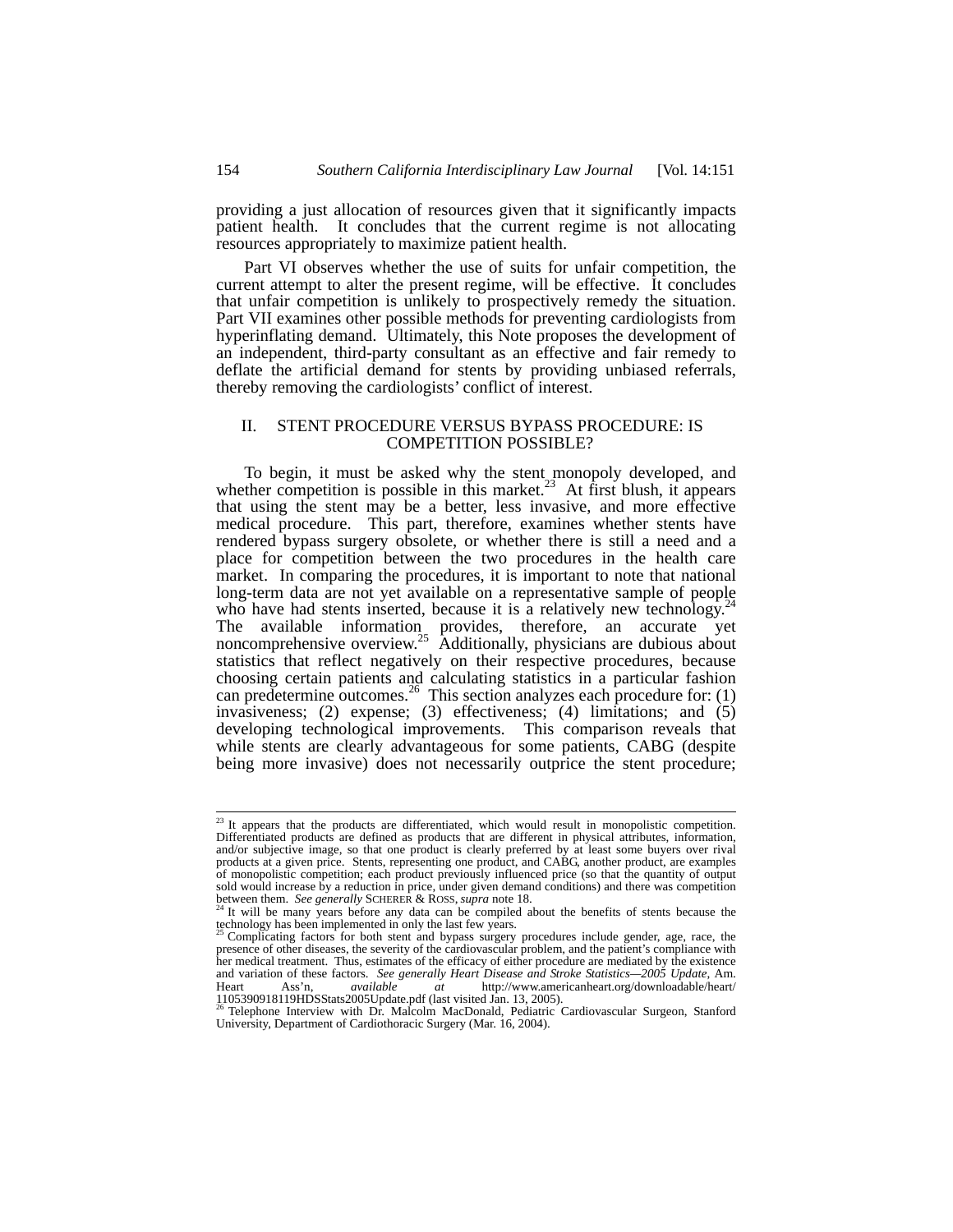ultimately, some patients benefit more from the CABG procedure, and not only in extreme cases.

CABG, one of the most frequently studied medical procedures, is considered highly invasive because it requires the chest cavity to be opened and the heart to be stopped.<sup>27</sup> To stop the heart, the surgeon attaches a machine to the patient that functions as both the heart and lungs.<sup>28</sup> The surgery takes four to six hours, and afterwards the patient recovers in an intensive care unit.<sup>29</sup> In most cases, patients are not able to walk for one to two days, and must stay in the hospital for a week. $30$ 

Unlike bypass surgery, stents do not require the chest cavity to be opened or the heart to be stopped. Typically,

Balloon angioplasty takes 1 to 2 hours to complete and is done with local anesthesia on patients who are mildly sedated. Blood thinners . . . may be used intravenously . . . to prevent intracoronary blood clotting. Most patients will stay overnight in the hospital for observation, will be discharged the following morning, and can resume normal activities within a week."<sup>31</sup>

Additionally, "[s]tents also help restore normal blood flow and keep an artery open if it's been torn or injured by the balloon catheter. . . . To date there's no evidence of long-term complications from having a permanent stent." $32$  A stent is a less invasive procedure than CABG and, as a result, enables a shorter recovery than CABG.

CABG is widely regarded as more expensive than a stent procedure because of the extended hospital time and added cost of compensating surgeons for the extensive training required to perform the surgery.<sup>33</sup>  $\AA$ recent study, however, indicates that CABG's expense may ultimately be equivalent to that of a stent. While the study hypothesized that cost is a disadvantage of CABG, it revealed that repeated stent procedures raise the cost of stents almost to the initial cost of CABG.<sup>34</sup> Because stents can create sites for additional artery blockage, about one in five patients experiences reclogging (restenosis), which necessitates a repeat intervention within a year.<sup>35</sup> Additionally, as stent technology develops in

 <sup>27</sup> *See Many Coronary Bypass Patients Readmitted to Hospital*, Am. Med. Ass'n (Aug. 12, 2003) ("CABG surgery may be the most frequently studied of all surgical procedures, probably in part because of its expense, the frequency with which it is performed, and that it relates to the most common cause of death in the United States, coronary heart disease"), *at* http://www.medem.com/medlb/

article\_detaillb.cfm?article\_ID=ZZZQW00DAJD&sub\_cat=618. 28 *See* Mullany, *supra* note 2, at 1. 29 MEDLINEPLUS MEDICAL ENCYCLOPEDIA, *Heart Bypass Surgery*, *at* http://www.nlm.nih.gov/

medlineplus/ency/article/002946.htm (last visited Apr. 13, 2004) [hereinafter *MedlinePlus*].<br><sup>30</sup> See Mullany, *supra* note 2, at 2.<br><sup>31</sup> Andrew D. Michaels & Kanu Chatterjee, *Angioplasty Versus Bypass Surgery for Corona* 106/23/e187?maxtoshow=&HITS=10&hits=10&RESULTFORMAT=&fulltext=chatterjee&searchid=1 101237062960\_14394&stored\_search=&FIRSTINDEX=0&search\_url=http%3A%2F%2Fcirc.ahajourn als.org%2Fcgi%2Fsearch&journalcode=circulationaha.<br><sup>32</sup> Stent Procedure, supra note 3.

<sup>32</sup> *Stent Procedure*, *supra* note 3. 33 *See MedlinePlus*, *supra* note 29. 34 *See* Michaels & Chatterjee, *supra* note 31*.* <sup>35</sup> *See id.*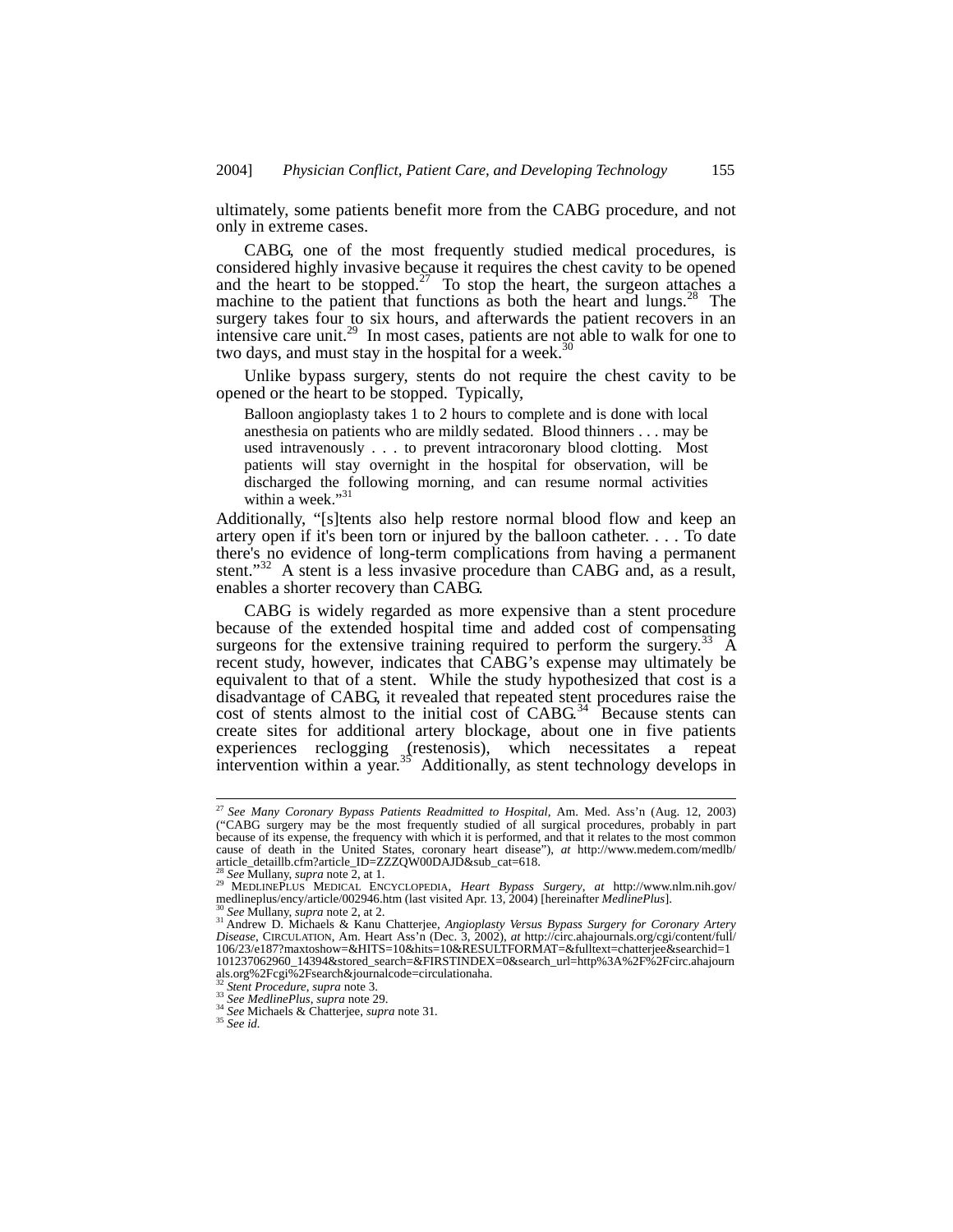an effort to reduce the incidence of restenosis, the upfront cost of stents increases dramatically.<sup>36</sup> Consequently, the cost alone does not clearly advantage one procedure over the other.

With respect to effectiveness, CABG is known to be an effective longterm remedy for coronary artery disease, while the long-term benefits of stents are relatively uncertain.<sup>37</sup> In fact, a recent study shows that bypass surgery is better than stent-assisted angioplasty at relieving chest pain and improving quality of life in the year after the procedure.<sup>38</sup> Because similar data have been available about bypass surgery for some time, and it is a procedure that doctors have perfected, many hospitals implement a brightline rule that if a patient has more than three thromboses, a bypass is required.<sup>39</sup> Overall, CABG is known to be more effective in two areas: relieving overall patient pain, and benefiting patients with several clogged arteries.<sup>2</sup>

On the other hand, there are limitations to both CABG and stent procedures. With respect to CABG, the Journal of the American Medical Association reported that "[a]bout 13 percent of patients discharged from a hospital following coronary artery bypass graft (CABG) surgery are readmitted within 30 days for reasons related to the surgery." <sup>41</sup> Unfortunately, the researchers were unable to pinpoint what factors caused the rehospitalization,  $42$  indicating that this problem may persist.

<sup>38</sup> For this study:

 Patients' cardiac-related health status was measured at baseline, after six months and after one year using the 19-item, self-administered Seattle Angina Questionnaire. The questionnaire focused on physical limitations, angina stability and frequency, treatment satisfaction and perception of quality of life. Overall, treatment satisfaction was high for both groups.

*Bypass Surgery May Relieve Chest Pain Better than Angioplasty Plus Stent*, Am. Heart Ass'n (Sept. 16,  $2003$ ), *at* http://www.americanheart.org/presenter.jhtml?indetifier=3015373.<br><sup>39</sup> But the bright-line rule fails to account for changing technology, nor does it maximize health care as a

result; but it does evidence the continued use of bypass as a solution to coronary artery disease. Telephone Interview with Dr. Stephen Liu, Emergency Medicine Physician, Stanford University (Mar.  $14, 2004$ .<br><sup>40</sup> Telephone Interview with Dr. Malcolm MacDonald, *supra* note 26.

40 Telephone Interview with Dr. Malcolm MacDonald, *supra* note 26. 41 *Many Coronary Bypass Patients Readmitted to Hospital*, *supra* note 27. Additionally,

Risk factors for death after CABG surgery have been studied extensively, however which factors are associated with early readmissions are less clear. Edward L. Hannan, Ph.D., of the State University of New York, Albany, and colleagues examined the frequency and causes of hospital readmissions within 30 days following CABG surgery in the state of New York from January 1, 1999, through December 31, 1999. The researchers found that of 16,325 total patients, 2,111 (12.9 percent) were readmitted within 30 days for reasons related to CABG surgery. The most common causes of readmission were postsurgical infection (n=598 [28 percent]) and heart failure (n=331 [16 percent]).

*Id.*  <sup>42</sup> *See id.*

<sup>&</sup>lt;sup>36</sup> It may reduce the cost of stents overall, though, because in theory, the technology will eliminate the need for successive stent procedures. Telephone Interview with Dr. Malcolm MacDonald, *supra* note  $^{26}_{37}$  See id.

The analysis is based on data from the Stent or Surgery trial in which 988 patients with more than one blocked heart artery were randomly assigned to receive either CABG or percutaneous coronary intervention (PCI, also known as angioplasty). Five hundred had CABG; 488 had PCI. The patients' average age was 61. Seventy-nine percent were male, 14 percent had diabetes, 24 percent had acute coronary syndrome and 45 percent had hypertension.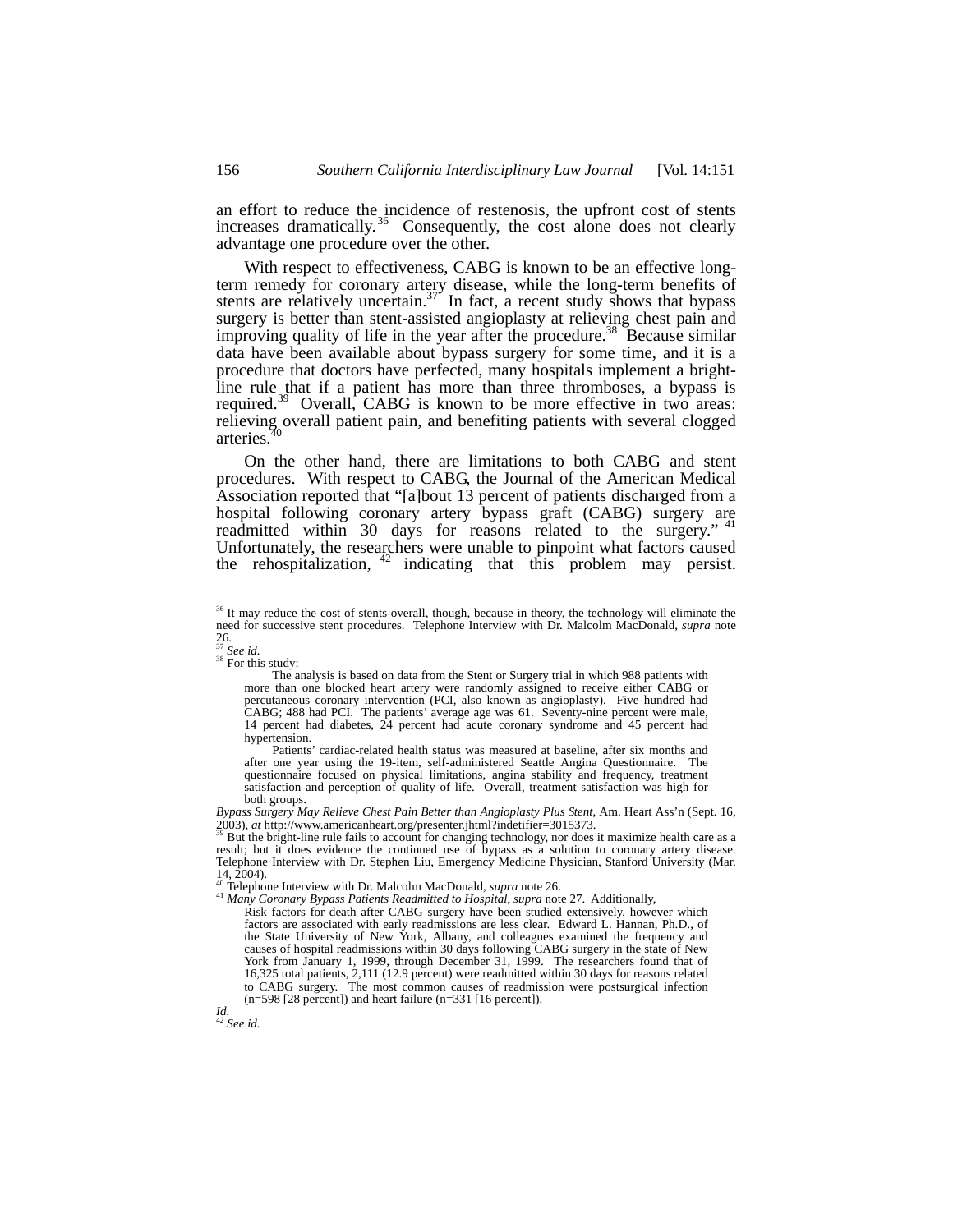Additionally, women have three times the risk of death than men during or shortly after bypass surgery.<sup>43</sup> Even though the overall risk of death from the procedure is low, researchers are not able to isolate factors to explain why women have a statistically greater risk of mortality than men.<sup>44</sup> Consequently, despite the efficacy of bypass surgery, it is still a risky procedure.

With stents, restenosis is a notable problem.<sup> $45$ </sup> There are two locations where an artery can clog after a stent has been inserted: at the site of the stent and in the same artery past the location of the stent.<sup>46</sup> Recently, doctors have been combating the latter type of clogging by using what is known as a "drug-eluting stent," which slowly emits a drug to prevent the blood vessel from reclosing, along with blood-thinning agents like Plavix, for three months after the surgery.<sup>47</sup> Ostensibly, this seems like an improvement, yet in July 2003, the Food and Drug Administration released a report warning against the use of drug-eluting stents after receiving reports of thirty-four blood clots and five deaths.<sup>48</sup> In October 2003, another warning was issued after 290 patients suffered blood clots with sixty deaths resulting, as well as fifty reports of allergic reactions resulting in an undisclosed number of deaths.<sup>49</sup> Thus, in comparison to  $CAB\tilde{G}$ , stents have an increased incidence of restenosis; and drug-eluting stents, while reducing restenosis, have not been proven safe for patients.

Scientists, however, are developing new technologies to address the limitations of both procedures. A potential improvement for CABG is a new minimally invasive and less expensive procedure: the minimally invasive direct coronary artery bypass (MIDCAB).

MIDCAB is used to avoid the heart-lung machine. It's done while your heart is still beating and is intended for use when only one or two arteries will be bypassed. MIDCAB uses a combination of small holes or "ports" in your chest and a small incision made directly over the coronary artery to be bypassed. . . . The surgeon views and performs the attachment directly (rather than microscopically), so the artery to be bypassed must be right under the incision. $50$ 

Currently, information is being gathered and scrutinized about this new process.<sup>51</sup> If this process can be refined to the point where it is as

 <sup>43</sup> *Young Women at Greater Risk than Men After Bypass Surgery*, Am. Heart Ass'n (Feb. 19, 2002), *at*  http://www.americanheart.org/presenter.jhtml?identifier=3000829.<br><sup>44</sup> See id.

<sup>44</sup> *See id.* <sup>45</sup> *See Stent Procedure*, *supra* note 3*.* <sup>46</sup> *See New Warning on Heart Stent*, CBSNews.com (Oct. 29, 2003), *at* http://www.cbsnews.com/ stories/2003/10/29/health/main580792.shtml.

<sup>47</sup> *Heart Stent Procedure*, Online Lawyer Source, *at* http://www.onlinelawyersource.com/heart\_stent/ procedure.html (last visited Nov. 6, 2004). But this drug-eluting stent does not eliminate the risk of the clog occurring at the site of the stent. See New Warning on Heart Stent, supra note 46.<br><sup>48</sup> See Heart Stent Proced clog occurring at the site of the stent. *See New Warning on Heart Stent*, *supra* note 46.<br><sup>48</sup> *See Heart Stent Procedure*, *supra* note 47.<br><sup>49</sup> *See id. Minimally Invasive Heart Surgery*, Am. Heart Ass'n, *at* http:/

presenter.jhtml?identifier=4702 (last visited Feb. 14, 2004). Fresenter.jhtml?identifier=4702 (last visited Feb. 14, 2004).<br><sup>51</sup> In a negative light, a recent study in the New England Journal of Medicine indicated that MIDCAB

procedures seem to be less effective primarily because the surgeon's view is obscured by blood moving from the still beating heart. Telephone Interview with Dr. Malcolm MacDonald, *supra* note 26.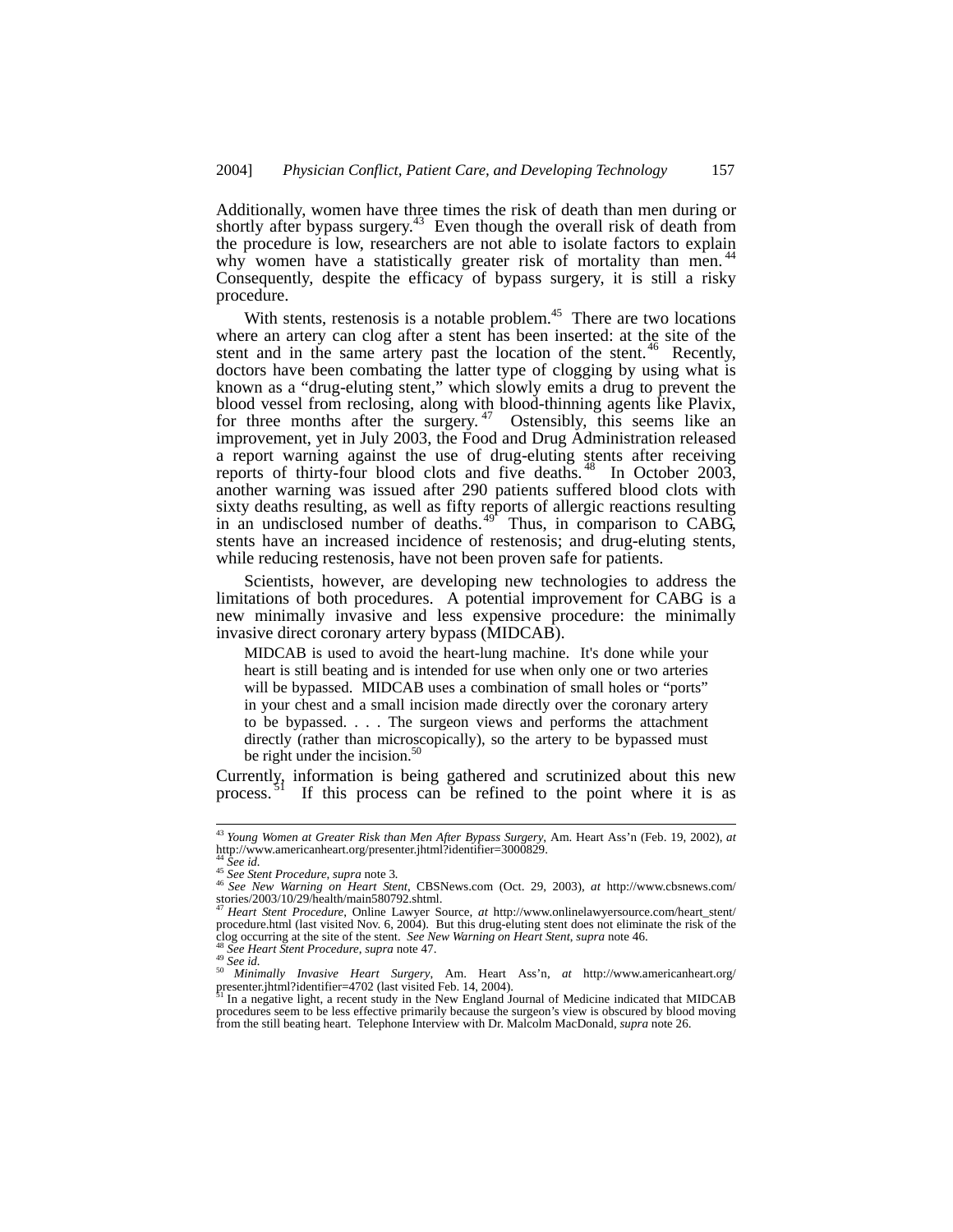minimally invasive as angioplasty, then it will have a distinct advantage over angioplasty given that there will not be the same threat of reclogging currently present in stents.<sup>5</sup>

Drug-eluting stents are the newest innovation; however, the deaths associated with them have spurred research to create a stent that reduces restenosis and subsequent deaths. Researchers are also developing derivative technologies, such as stents coated with nitric oxide, for use in other areas of the body to cure different ailments.<sup>53</sup> One North Carolina company is recruiting internationally-recognized pulmonologists to develop stents for use in the lungs.<sup>54</sup> Another group of doctors in Maryland is using stents in combination with coils to treat brain aneurysms, and the results so far have been overwhelmingly successful.<sup>55</sup> Additionally, counties around the country are opening catheterization labs<sup>56</sup> and creating programs to encourage cardiologists to work in their respective areas.<sup>57</sup> It is possible, then, that the limitations of stents will be overcome in the near future.

The medical community has recognized the clearest cases where stents and CABG would be most effective: one clog and five or more clogs, respectively. It is unclear, however, which treatment is best for patients who have between two and four clogs. One study was designed specifically to find a solution; unfortunately, the results have not produced a definitive answer, which the researchers predict is due to time limitations.<sup>59</sup> The initial results show that patients who received a stent after one year were more likely to experience restenosis and complain of chest pains.<sup>60</sup> The quality-of-life scores, however, were nearly identical between the two groups.<sup>61</sup> The study also found that medical costs of the stent patients were significantly lower than those of bypass patients, despite the added cost of restenosis.<sup>62</sup> This study (as well as similar other studies)

<sup>&</sup>lt;sup>52</sup> See Minimally Invasive Heart Surgery, supra note 50.<br><sup>53</sup> See NitroMed, Inc. Reports Financial Results for Third Quarter; Company Also Reports on Recent<br>Corporate Achievements, BUS. WIRE, Dec. 18, 2003 (nitric oxide i

the body for cardiovascular, immune, reproductive and nervous systems).<br><sup>54</sup> See Five Internationally Recognized Pulmonologists Join Alveolus' Physician-Advisory Board, PR<br>NEWSWIRE, July 15, 2002 (projecting nonvascular st lungs due to tumor growth, and some benign conditions as well).

<sup>&</sup>lt;sup>55</sup> See New Stent-Assisted Coiling Procedure Means Some Patients with Wide Neck Aneurysms May<br>Ayoid Brain Surgery, ASCRIBE NEWSWIRE, Mar. 3, 2003.

*See Andrea Perera, New Lab Helps Hospital Fight Heart Disease, ORLANDO SENTINEL, Dec. 11,* 2003, at H1 (describing new catheterization labs that allow "the diagnostic procedures that determine pressure and blood flow in the heart's chambers" to be visually seen by the cardiologist while being

minimally invasive).<br><sup>57</sup> See Cathy Mentzer, *County Sees Influx of Cardiologists*, PUB. OPINION, Jan. 2, 2004, at 19A<br>(describing an influx of cardiologists after a "study indicated that the number of bypass operations being done [was] declining, in large part due to the success of intervention procedures like angioplasty and stenting").  $\frac{1}{2}$ <br><sup>58</sup> This is also known as multivessel disease.

<sup>58</sup> This is also known as multivessel disease. 59 *See* H.M. Krumholz, *CABG v. Stenting for Multivessel Disease*, JOURNAL WATCH CARDIOLOGY, June 1, 2001, *available at* http://cardiology.jwatch.org/cgi/content/full/2001/601/1?maxtoshow= &HITS=&hits=&RESULTFORMAT=&fulltext=CABG+stent&andorexactfulltext=and&searchid=1081 918318237\_4028&stored\_search=&FIRSTINDEX=0&resourcetype=1&eaf.<br><sup>60</sup> See id

<sup>60</sup> *See id.* <sup>61</sup> *See id.* <sup>62</sup> *See id.*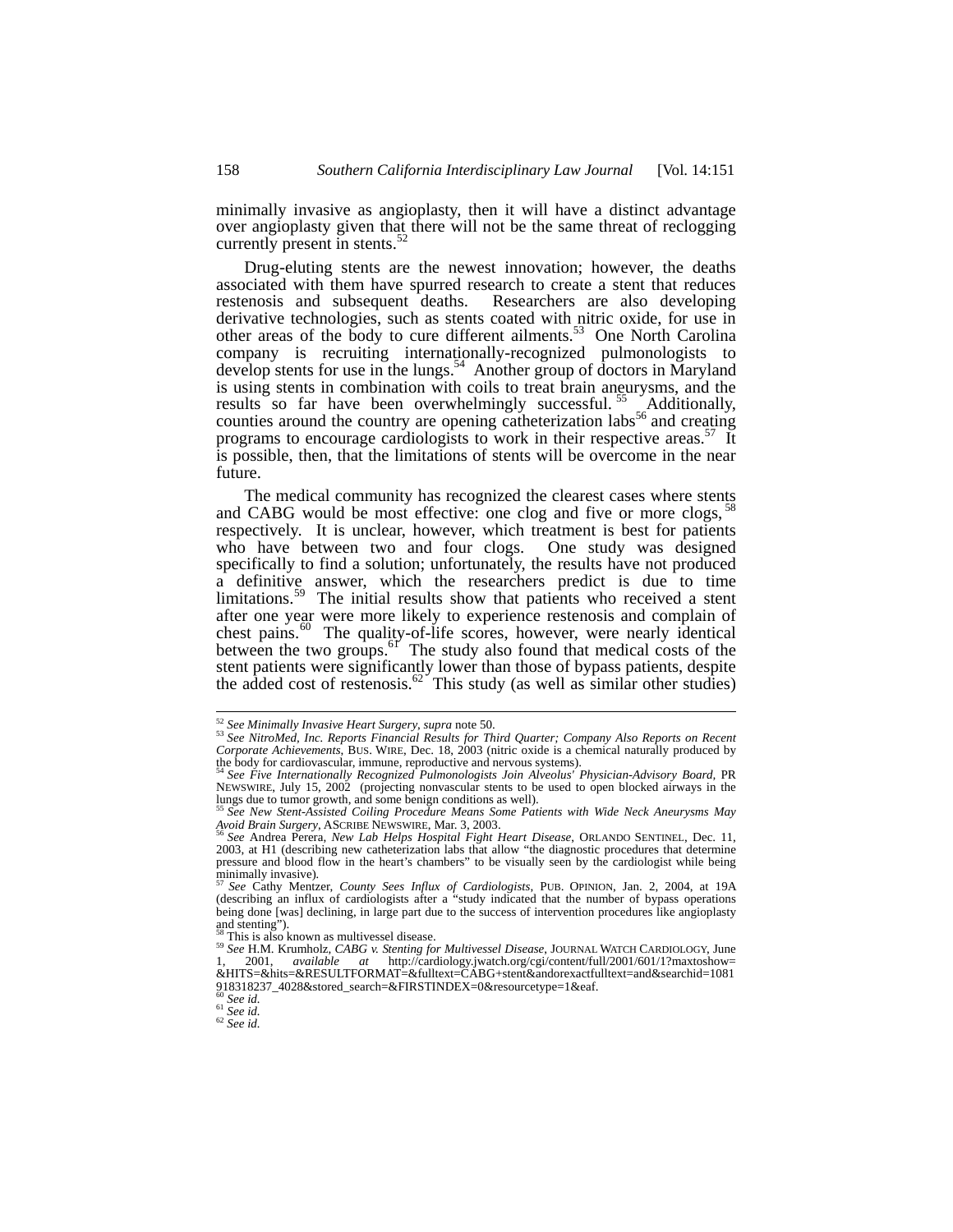ultimately concluded that more long-term data would be necessary before the question can be conclusively answered. $63$ 

Overall, it is evident that the products have their own benefits and costs, but that CABG is a procedure that can compete with stents. CABG is considered the better procedure if there are numerous arteries clogged and if the disease is extreme.<sup>64</sup> Additionally, it is currently more effective at both relieving pain and preventing restenosis. On the other hand, stents are less invasive and are notably effective. Both procedures may also develop technologies to improve their weaknesses. <sup>65</sup> Even though cardiologists monopolized the market by controlling access to patients, the bypass is still a viable option—and perhaps even a better option for some patients. CABG, therefore, may still save some patients' lives in cases where a stent cannot.

# III. PATIENTS' RIGHTS: THE UNINFORMED CONSUMER

In predicting that competition creates market efficiency,  $66$  one must assume that consumers know their preferences and are fully informed of their options. Consumer preferences within the health care market are complicated, and even though patients may research their own health problems, their superficial knowledge is almost invariably outweighed by the expertise of their physicians. Knowing this, most patients ultimately defer to the recommendation of their doctors. Consequently, patients are not fully informed consumers who develop their own preferences independently. This part explores this dilemma from the patient's perspective, specifically by understanding the medical and financial information available to the patient to determine if it is possible for the patient to become a fully-informed consumer. Subsequently, this examination will reveal if the current demand level is a product of actual patient preference, or if it is artificially generated. Ultimately, the analysis reveals that it is not possible for consumers to be fully informed and to

<sup>&</sup>lt;sup>63</sup> See id. "By 1 year, repeat revascularization was significantly more common among stented patients (16.8 percent vs. 3.5 percent) . . . ." Krumholz, *supra* note 59. "However, freedom from new revascularization procedures . . . were superior in the CABG group." A. Rodriguez et al., *Coronary Stenting Versus Coronary Bypass Surgery in Patients with Multiple Vessel Disease and Significant Proximal LAD Stenosis: Results from the ERACI II Study*, HEART, *available at*  http://heart.bmjjournals.com/cgi/content/abstract/89/2/184?maxtoshow=&HITS=&hits=&RESULTFOR MAT=&fulltext=CABG+stent&andorexactfulltext=and&searchid=1081918318237\_4028&stored\_searc h=&FIRSTINDEX=0&resourcetype=1&eaf. "[T]he cost/benefit ratio of stenting is determined primarily by the increasing need for revascularization in the [stented] group." Victor M.G. Legrand et al., *Three-Year Outcome After Coronary Stenting Versus Bypass Surgery for the Treatment of Multivessel Disease*, CIRCULATION, Am. Heart Ass'n (Mar. 1, 2004), *at*  http://circ.ahajournals.org/cgi/content/abstract/109/9/1114?maxtoshow=&HITS=&hits=&RESULTFOR MAT=&fulltext=CABG+stent&andorexactfulltext=and&searchid=1081918318237\_4028&stored\_searc h=&FIRSTINDEX=0&resourcetype=1&eaf.<br><sup>64</sup> Also, if numerous stents are inserted and reclose then it may not be possible to later remedy the

reclosure with a bypass because the arteries have become too damaged for repair. Telephone Interview<br>with Dr. Malcolm MacDonald, *supra* note 26.<br><sup>65</sup> See SCHERER & ROSS, *supra* note 18, at 17 (because of these difference

procedures are differentiated products, which means that the market used to be one of monopolistic competition). <sup>66</sup> *See infra* Part IV.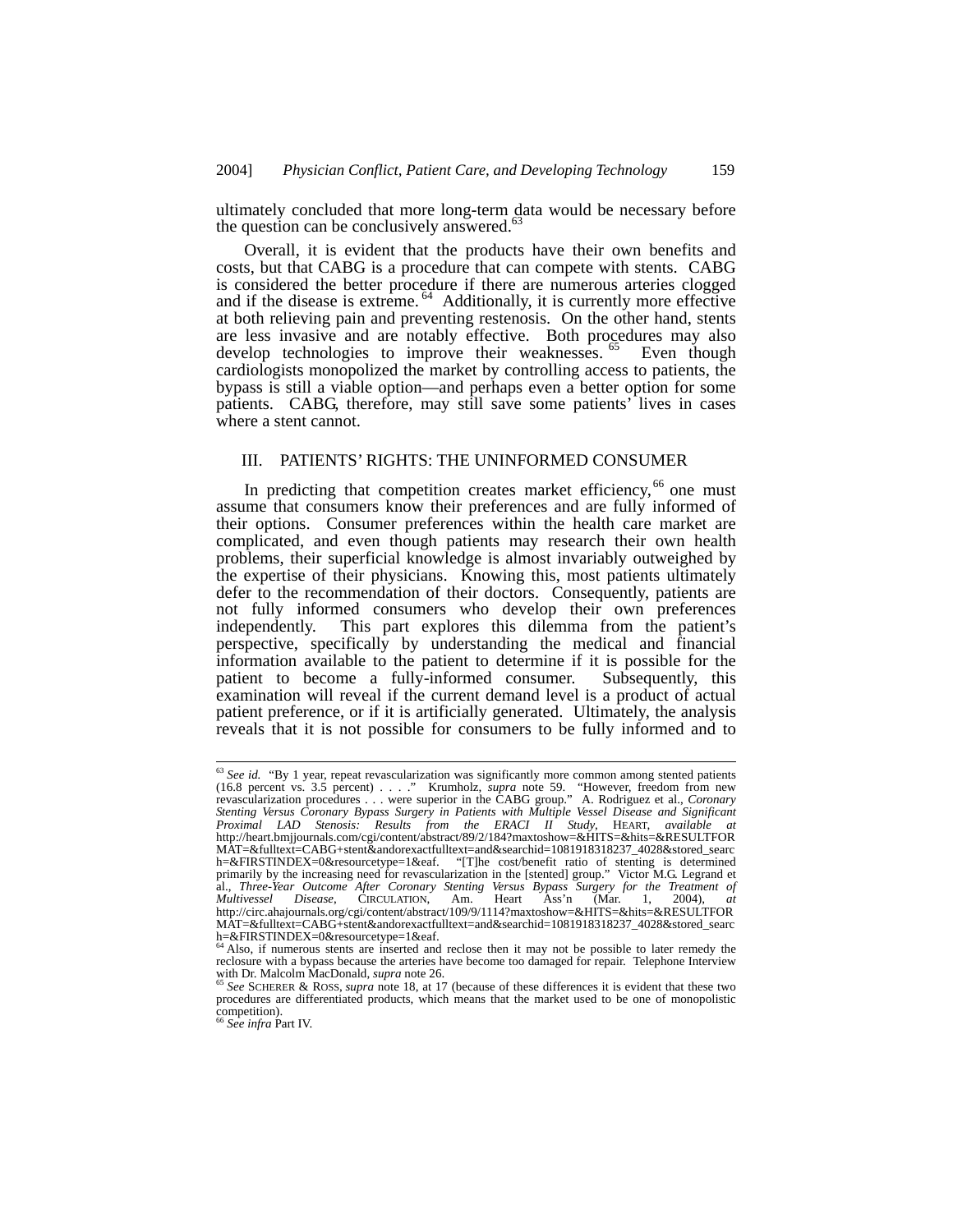make independent judgments about their best health care options, and consequently, the current demand level is the result of the cardiologists' control of the market. $67$ 

#### A. MEDICAL INFORMATION

I am an overweight, 69-year-old-man. Last May, I experienced a heavy feeling in my chest and shortness of breath. My primary-care physician ordered a nuclear stress test that was abnormal. He referred me to a cardiologist for further testing. Initially, the receptionist said that I could not see a specialist for several weeks. . . . When I screamed bloody murder, they got me the cardiologist, who performed a catheterization procedure and placed a stent in one coronary artery. I was much improved for about three weeks. Then the chest heaviness and breathlessness returned. . . . My concern is: Am I receiving appropriate health care? Why did the stent not improve my symptoms for longer than three weeks?<sup>68</sup>

In an objective discussion of market structures, efficient competition, and bottom lines, it is easy to forget that each stent is inserted into a patient who is concerned about her health and unsure of whom to trust. The ability of a patient to make an informed choice depends significantly on three factors: (1) information she receives from her doctor; (2) the availability of information on the health problem from other sources; and (3) whether the information available generates dependence on or independence from the physician's recommendation.<sup>69</sup> If the consumer is informed, it will help correct for market inefficiencies because it is logical that a patient, when informed objectively and accurately of the pros and cons of the procedure, will choose the procedure that will benefit her health the most.

In transmitting information to patients, the dynamics of the doctorpatient relationship puts physicians in a position of power over their patients because their expertise can be essential to prolonging or possibly saving patients' lives. This means that there is a very real ability for physicians to generate demand because they are the primary source of  $\frac{1}{2}$  essential information.<sup>70</sup> Here, because cardiac surgeons are dependent upon cardiologists for referrals, and cardiologists now have the ability to insert a stent, cardiologists—who have always been able to generate demand—are now doing so in a self-serving manner. Rather than relaying any information about the possible benefits of a bypass procedure, cardiologists appear to be skewing the information they give to patients and recommending patients get a stent instead.<sup>71</sup> If this is the case, then the monopoly is not reflective of patients' preferences, but rather an artificially generated demand curve.

<sup>&</sup>lt;sup>67</sup> Unless the patient happens to be a cardiologist or cardiac surgeon.<br><sup>68</sup> D. Harper, *Continued Coronary Blockage Requires Prompt Attention*, INTELLIGENCER JOURNAL, Jan. 14, 2004, at A9.

<sup>69</sup> *See generally* PHILIP JACOBS, THE ECONOMICS OF HEALTH AND MEDICAL CARE 93–95 (1980). 70 *See id.* at 95. 71 *See* Anand & Winslow, *supra* note 1.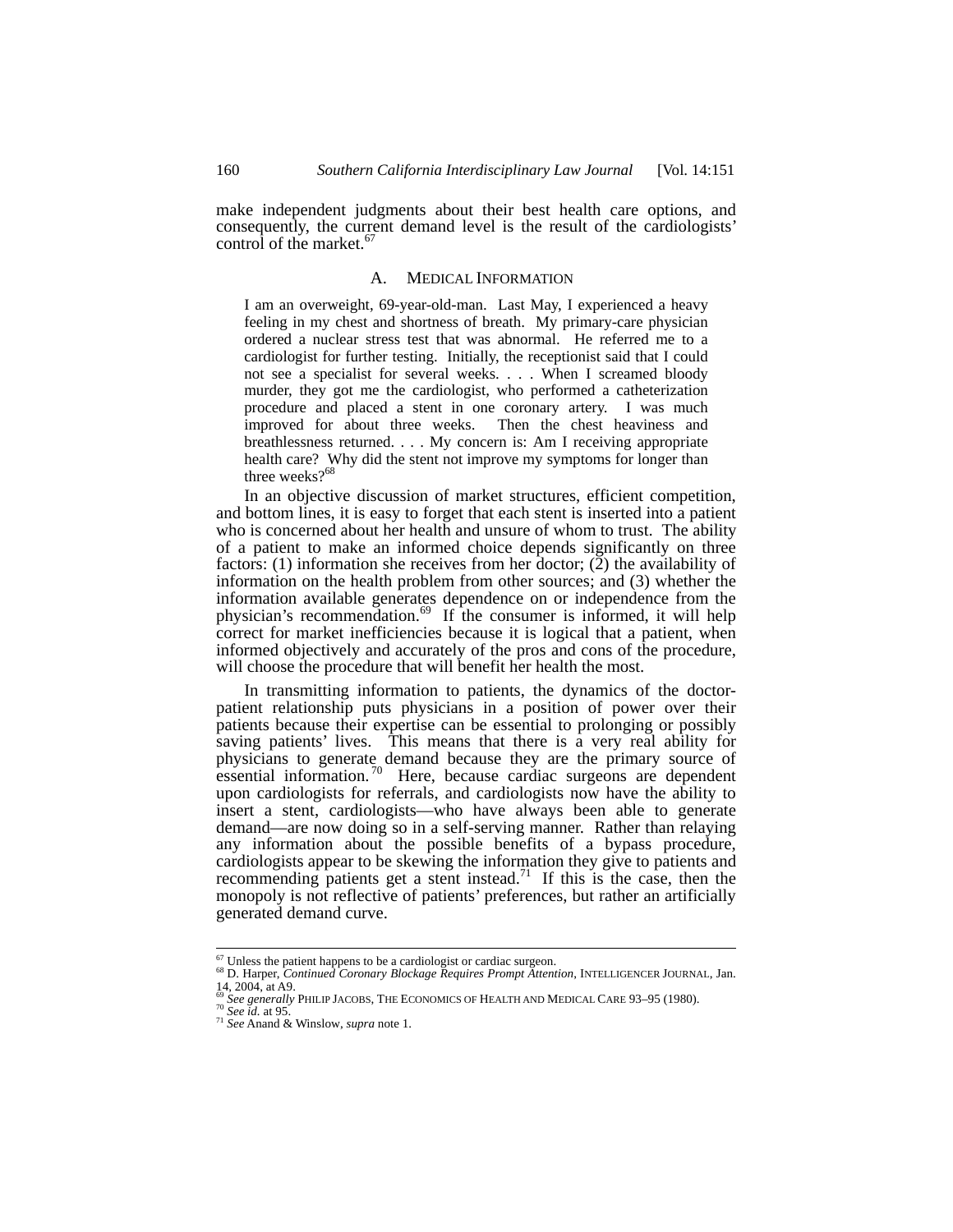Despite this reliance on physicians, independent consumer choice may still be responsible for the current demand scheme because coronary artery disease is so common that there is a lot of information available from books and online sources about the available procedures. If this information serves to create a less dependent, more informed consumer, then the risk of demand generation is reduced. If true, then the current market structure is a reflection of patients' informed choices preferring stents. Consequently, it would indicate that the cardiologists' monopoly is an accurate reflection of the patients' demand for stents rather than bypass surgery.

The information available, however, encourages patients to implicitly follow their doctors' recommendation; thus the apparent demand for stents is probably a false indicator of patients' real needs and desires. For example, one website tells patients, "Your cardiologist and cardiac surgeon will decide what is the most appropriate treatment for you. The location, the extent, and the number of obstructions in the arteries often dictate what is the most appropriate treatment for any particular individual."<sup>72</sup> This information does not empower the patient to assess the validity of a recommendation; rather, it serves to increase the patient's dependency upon the physician. This indicates that the current demand scheme for stents is artificially generated due to cardiologists failing to fully inform patients.

### B. FINANCIAL INFORMATION

Patients' abilities to function independently are also affected by how much information they are given about their doctors' financial incentives. Currently, patients are limited in their ability to learn about financial relationships, and, because of tensions between cardiologists and cardiac surgeons, this lack of information is fostering a sense of distrust in patients.

Congress implemented the Patients' Bill of Rights Act in 1998, attempting to assuage patient concerns and promote competition in the health care market through disclosure.<sup>73</sup> This need developed as a result of capitalistic influences in health care, where the "ascendancy of market processes [developed] as a means of controlling health care costs. The stirrings of competition in health care coincided with a more general consumer movement in American society, in which both 'caveat emptor' and consumer protection legislation were meaningless without information."74 The Act's effectiveness, however, is considered limited because it specifically excludes "individual contracts or financial arrangements between a group health plan or health insurance issuer and any provider."<sup> $/5$ </sup> By limiting access to information that is essential to understanding a physician's financial situation, the Act falls short of its intended goal.

<sup>&</sup>lt;sup>72</sup> Mullany, *supra* note 2, at 1.<br><sup>73</sup> See William M. Sage, *Regulating Through Information: Disclosure Laws and American Health Care*,<br>99 COLUM L. REV. 1701, 1705–06 (1999).

<sup>&</sup>lt;sup>74</sup> *Id.* at 1706.<br><sup>75</sup> *Id.* at 1791, quoting H.R. 3605, 105th Cong. § 121(e) (1998).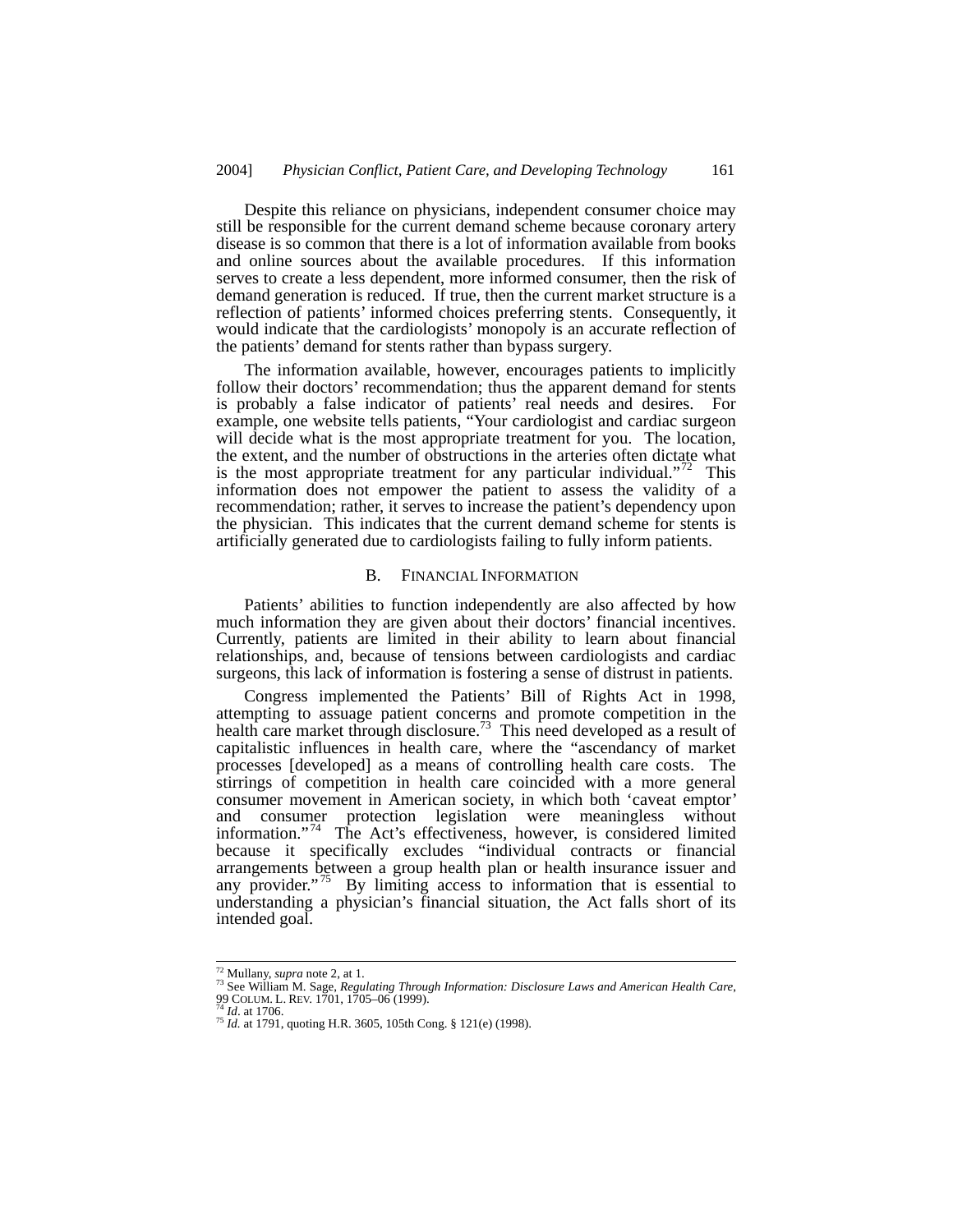Consequently, patients are caught between cardiologists and heart surgeons without enough information to enable them to act independently. One of these patients, Mr. Krupsaw, realized how the lack of information about the financial relationship among the doctors was affecting him, causing concern about his health care. Mr. Krupsaw asked his cardiologist if Dr. McDonald, a heart surgeon who had performed surgery on Mr. Krupsaw before, could do his valve replacement surgery.<sup>76</sup> Instead, the cardiologist told Mr. Krupsaw that Dr. McDonald no longer performed that procedure, and referred him to another heart surgeon with whom he had a financial arrangement based on referrals.<sup>77</sup> Mr. Krupsaw said that he was not informed about this financial arrangement between the two doctors, and following the advice of his cardiologist, had the new heart surgeon perform the procedure. 78 Mr. Krupsaw learned a few months later that Dr. McDonald did do heart valve replacements and responded by saying, "I felt very confused . . . . You hope your doctor is giving you all of the information, and the right information."<sup>79</sup>

Because medical and financial information is limited, physicians are able to create artificial demand for their services that can result in the overconsumption of medical services, which may not produce the greatest benefit for patient health.<sup>80</sup> Under the monopoly power that the cardiologists are wielding, their ability to further exploit their imperfectly informed consumer, or vulnerable patient, is heightened. Indeed, given that it is difficult for doctors to be certain of which procedure is better, expecting patients to determine their own needs is unrealistic. This examination of patient consumption reveals three unavoidably linked problems: (1) the conflict of interest by cardiologists as their recommendations generate their profits, (2) the inability of consumers to achieve the medical insights of their doctors, and consequently, (3) the ultimate dependence of patients on doctors' recommendations.

## IV. MARKET ANALYSIS

"In order to make a considered choice between various protective regimes, one has to take into account the economic effects on competition."<sup>81</sup> To that end, this part analyzes how the cardiologists' monopoly is operating, and what impact it has on consumer surplus and costs to society based on cardiologists' ability to control consumer preferences. Hypothetically, if there is an efficient monopoly, then economics instructs that the status quo is rational and should not be disturbed. The analysis reveals, however, that the monopoly over medical

<sup>&</sup>lt;sup>76</sup> See Anand & Winslow, *supra* note 1.<br><sup>78</sup> See id.<br><sup>78</sup> *See id.*<br><sup>80</sup> *See DEBORAH HAAS-WILSON, MANAGED CARE AND MONOPOLY POWER: THE ANTITRUST* CHALLENGE 42–43 (2003) (noting that in the 1980s approximately one-third of medical tests and procedures were found inappropriate, including 14% of coronary bypass surgeries).<br><sup>81</sup> ANSELM KAMPERMAN SANDERS, UNFAIR COMPETITION LAW: THE PROTECTION OF INTELLECTUAL

AND INDUSTRIAL CREATIVITY 100 (1997).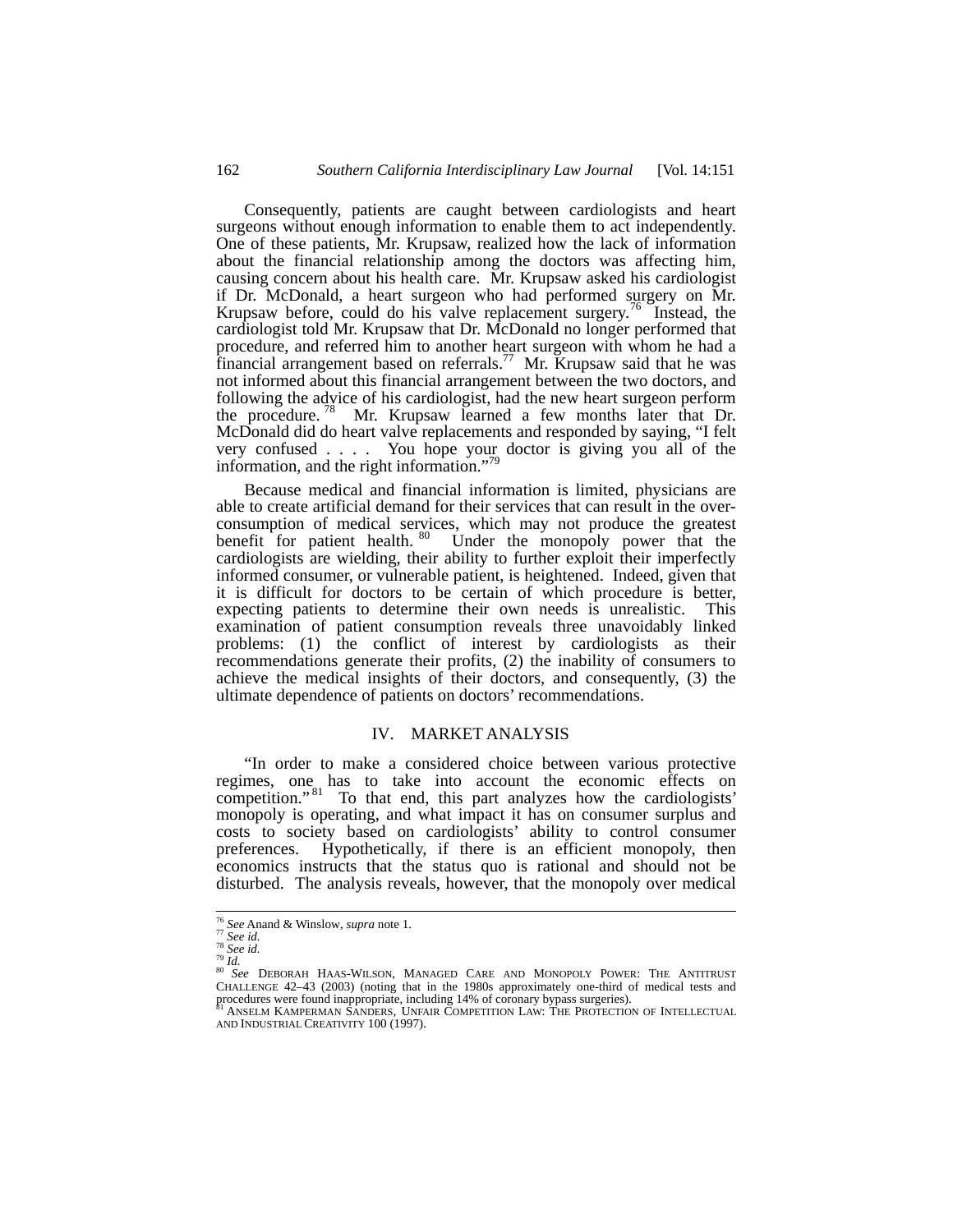procedures is one that fails to provide consumers with the product they value most. The resulting inefficiency should be corrected by giving patients access to the procedures that they value the most.

One of the basic assumptions of our economic structure is that competition is good, and conversely, monopolies are bad. The most important condition for making competition perfect is the absence of barriers-to-entry for new firms.  $82$  There are several basic tenets for favoring competition: competition disperses power being held by any one group, it creates freedom of opportunity, and it is efficient.<sup>83</sup> On the other hand, if the market is inefficient, "[i]t leads to an allocation of resources that is inefficient in the sense of satisfying consumer wants with less than maximum effectiveness."<sup>84</sup> The difference between what consumers would be willing to pay (which is greater than what they are charged) and the failure to satisfy demand is known as consumer surplus.<sup>85</sup> When the consumer pays more than the amount that the service is valued, the difference is the dead-weight loss to society.<sup>86</sup> Both of these values are markers for market inefficiency. It is hypothesized that the current regime is resulting in dead-weight loss that is greater than what would occur if demand for stents were not hyperinflated. $87$  To show this, I will use six graphs, all of which focus on the patients in the "gray area"—patients who have between two and four clots. Before analyzing the graphs, I will explain a few of the underlying values that are present in them: marginal cost, the slope of the demand curve, and the marginal cost to the doctors the sum of the actual cost of the stent and overhead expenses. The shape of the demand curve will be estimated, accounting for variations in demand because the product is specific to health care.<sup>88</sup> The actual values for many

 <sup>82</sup> SCHERER & ROSS, *supra* note 18, at <sup>11</sup>*.* Here, the barrier-to-entry is the system cardiologists have erected to divert patients from bypass surgery to stents.<br><sup>83</sup> *See id.* at 12–14. A market is said to be competitive when the number of firms selling a commodity is

so large, and each firm's share of the market is so small, that no individual firm finds itself able to influence appreciably the commodity's price by varying the quantity that they put out.

<sup>&</sup>lt;sup>84</sup> *Id.* at 16.<br>
<sup>85</sup> *See id.* at 17.<br>
<sup>86</sup> Dead-weight loss represents the societal misallocation of resources created by monopolistic inefficiencies, indicating that the market is failing to maximize possible benefits to consumers. *See id.* at  $17-18$ .

 $87$  It is possible for the analysis to be performed by measuring consumer surplus as well, but I will focus on dead-weight loss as an equally effective marker of market inefficiency.

Another factor that could be analyzed is cost to the patient. For the purposes of this Note, I will be assuming that each patient has the ability to purchase the product at the price they value it. However, it should be considered whether cost is a fixed price, or if it varies depending on who the consumer is. For patients who have insurance, there is often a maximum charge they will have to pay in a year (for example, it is \$2,500 for Blue Cross patients with a University of Southern California graduate student plan). One key fact is that "every insurance rate is different," and every insurance group develops an individual contract with each area of hospitals for procedures. Telephone Interview with University of Southern California Hospital Billing Department (Mar. 18, 2004). Any cost incurred by the hospital or group that is beyond what was negotiated in the contract is considered to be "discount." Telephone group that is beyond what was negotiated in the contract is considered to be "discount." Interview with Blue Cross Insurance Group Representative (Mar. 18, 2004). Some contracts are based on a flat rate, while other groups pay a prearranged percentage of the cost of a procedure. Determining even a general contract rate for stent procedures is difficult because, beyond varying numbers of stents that are inserted and individual physician rates, Blue Cross does not even break down the contract rate for every procedure; rather it has two main cost groups: inpatient and surgical. Surgery is subdivided into groups (e.g., surgery 1, surgery 2) based on the difficulty of the surgery and contracts for the cost of each group. Additionally, Blue Cross will consider the cost of individual medical technology, such as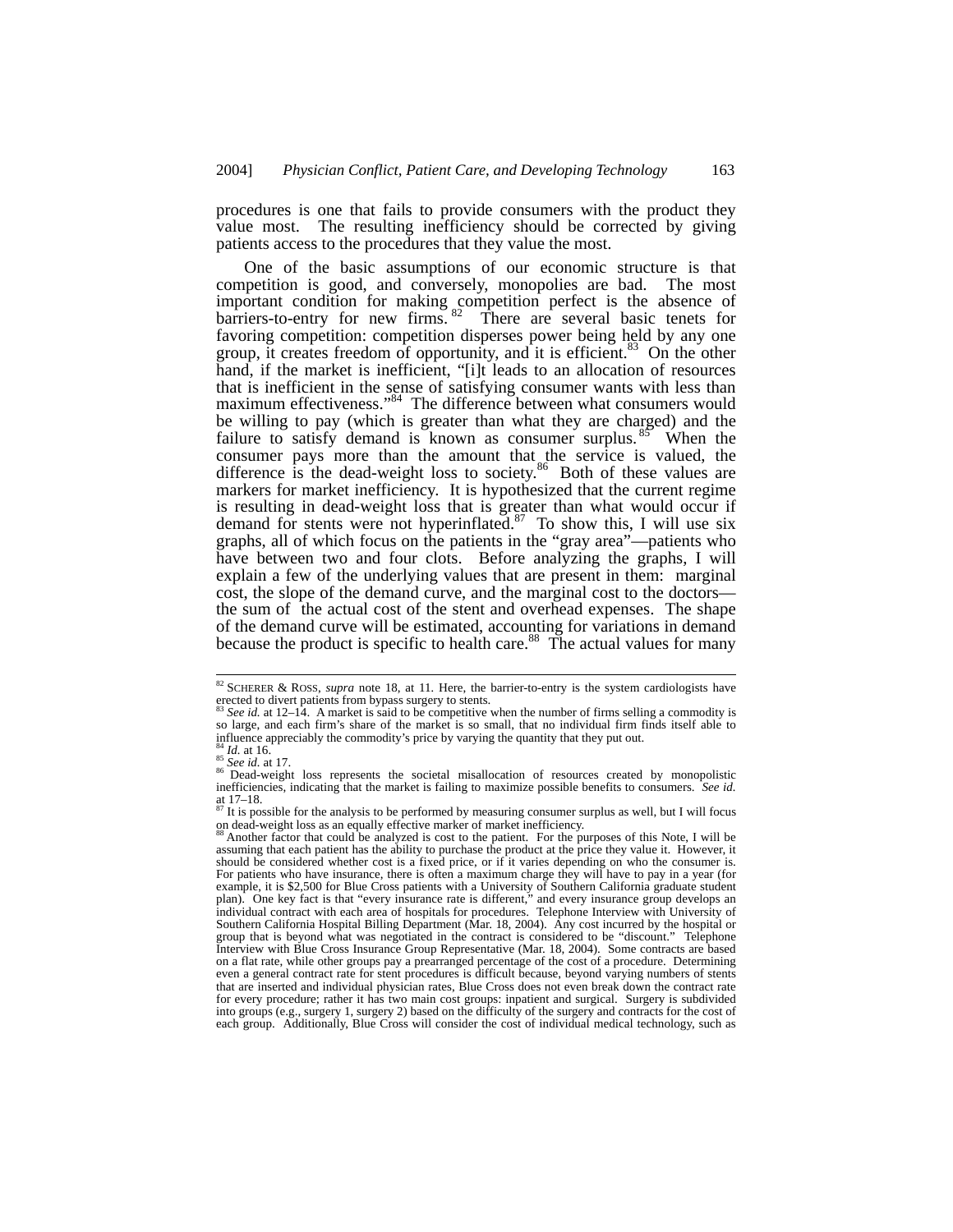of these variables are limited because much of the data is protected by privacy acts; however, the general portrait is sufficient to support this analysis and to illustrate the many variables that impact this situation. I will use these values to shape the graphs and then pictorially depict how dead-weight loss and consumer surplus will be reduced when all of the "gray area" patients are not diverted to receive a stent.<sup>89</sup>

#### A. MARGINAL COST: STENTS AND OFFICE OVERHEAD

This section describes the marginal cost variable, and how it generally impacts the graphs as well as the cost transmitted to the patient. These variables will aid in approximating the profit shown in the graphs as well. Each cardiology group has a certain marginal cost, or overhead, that they must pay to maintain their practice. This amount varies among practice groups based on location, number of staff, cost of utilities, and other similar variables. Additionally, there is the initial cost of the stent. The cost charged per stent does not vary from one individual purchaser to the next, but it is reasonable to predict that a bulk purchase reduces the total cost. Stents vary in diameter, length and coating. The balloon expandable stent $90$ with a diameter of 2.25 millimeters and a length of 8 millimeters (the smallest available size) costs  $$1,950$  per stent.<sup>91</sup> The same manufacturer charges \$2,750 for a stent 5 millimeters in diameter and 33 millimeters in length, which is the largest stent available.<sup>92</sup> The cheapest, smallest version of the Cypher Drug-Eluting stent is  $$3,195.<sup>93</sup>$  Stents can be purchased either by the cardiology group or by the hospital. Regardless, the cost will be passed on in one of three ways: (1) the full cost will be charged to an insurance group, (2) the full cost will be charged to the patient if the patient is uninsured, or (3) the cost will be divided between the insurance company and the patient, when the insurance group requires that the patient pay  $extra.<sup>94</sup>$  It is reasonable to predict that as more money is invested in stent research and the product becomes more technologically advanced,<sup>95</sup> the cost of the stent will increase.<sup>96</sup>

If the price charged for the stent procedure equals a cardiology group's marginal cost, then there will be no profit. Currently, however,

the stent, by looking at the hospital's invoice. *Id.* Thus, the patient or insurance group will often adjust for the cost of the stent as well as for the cost of the procedure. Even though insurance companies are unwilling to disclose the values of contracts, it is definitely true that each insurance group negotiates a different contract with every hospital.<br><sup>89</sup> For simplicity, I will be using hypothetical values to represent the form of the market, rather than

employing actual values.

<sup>90</sup> Trademarked as *Bx Velocity Coronary Stent with Hepacoat*, order number VXH08225 from Johnson  $& Johnson.$ 

<sup>&</sup>lt;sup>91</sup> Telephone interview with telephone order representative, Johnson & Johnson (Mar. 18, 2004).<br><sup>92</sup> *Id.*<br><sup>93</sup> This stent features a diameter adaptive design. *Id.*<br><sup>94</sup> Telephone Interview with Blue Cross Insurance Gro

the price met view will blue Cross insurance Group Representative, supply not occur for some widely available that the price would actually decrease, yet that will probably not occur for some time given the the price woul uncertainty about the long range efficacy of the stent and the need for cutting edge technology to improve the product to make it more competitive with the bypass procedure for patients who have multiple clogs.<br><sup>96</sup> Telephone Interview with Dr. Malcolm MacDonald, *supra* note 26.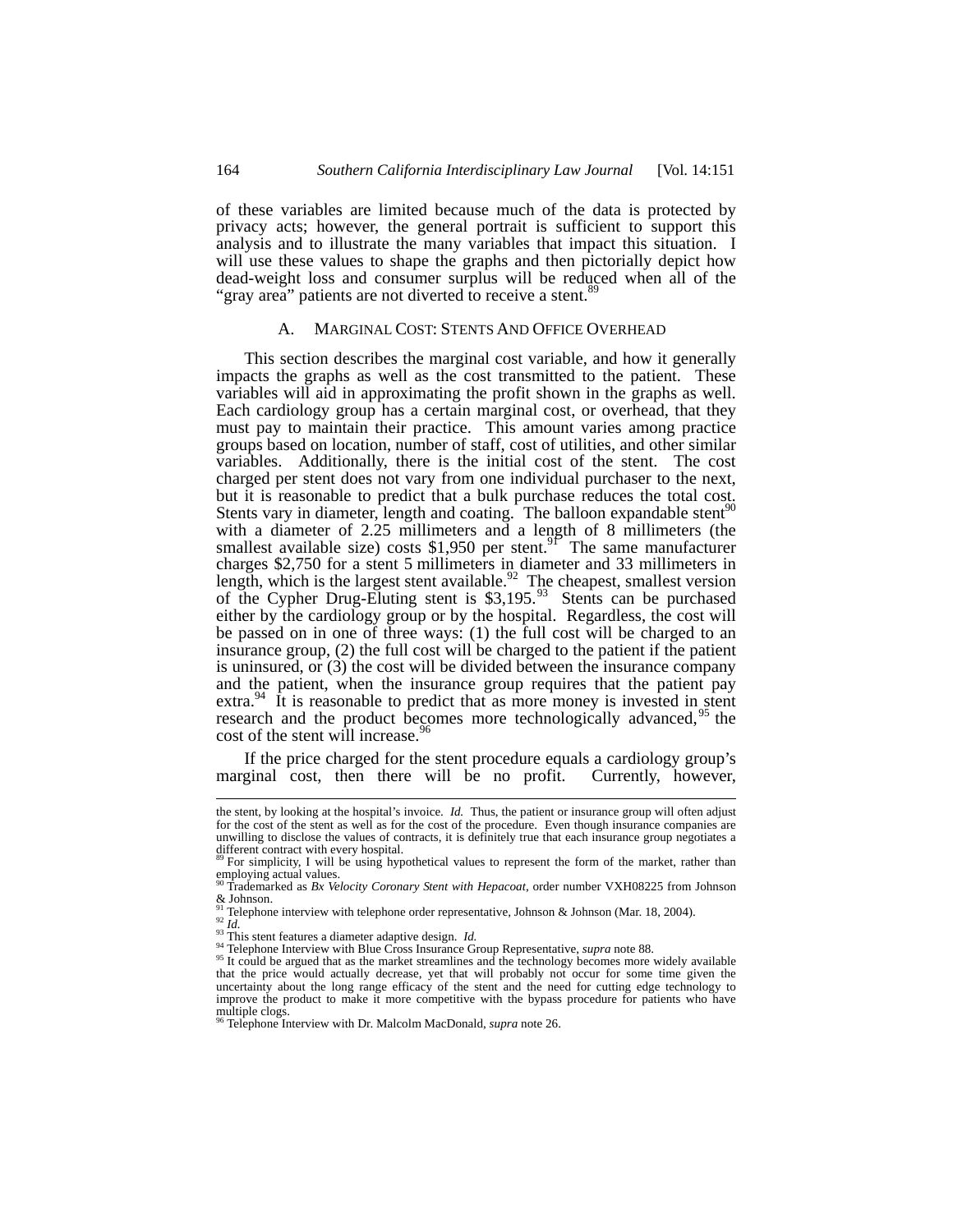cardiologists are not charging an amount equal to their marginal cost, as evidenced by their average profits of \$250,000 per year per cardiologist.<sup>5</sup> This is in line with the existence of profits as depicted in the graphs *infra*.

#### B. THE DEMAND CURVE

The demand curve for a stent, or medical care in general, is difficult to determine for two reasons: (1) demand for health care products operates in a life and death environment, and (2) health insurance is a mediating filter.<sup>98</sup> Despite these complications, however, the demand curve is most likely downward sloping.

First, a downward sloping demand curve is typically assumed for most products under the rationale that no product is an absolute necessity; rather, there is some substitute for it.<sup>99</sup> It is speculated, however, that the demand curve for medical products and procedures is vertical because people demand the same quantity regardless of price, since their need for care does not change. $100$ 

Overall, the slope of the demand curve is an educated guess because there rarely are enough data available to test it.<sup>101</sup> The estimation of the demand curve is complicated by an imperfect ability to understand patients' preferences for the substitute and tastes for medical care.<sup>102</sup> This means that different patients may prefer a stent instead of CABG, or vice versa, although these preferences may be dampened because "[w]ith regard to an individual's tastes for medical care, perhaps the most important determining factor is his or her health status."<sup>103</sup> These preferences also indicate that some consumers will pay more for a stent because the doctor's reputation is exceptional, or the office environment is pleasant. A less subjective consideration is the product's health benefits for each individual patient. 104 This affects the demand curve because the demand curve requires a consumer who understands the benefits to be acquired from the

<sup>104</sup> *See id.* at 69.

<sup>97</sup> Telephone Interview with Dr. Afhrah Mashed, Cardiologist, University of California, Los Angeles Medical Hospital (Mar. 20, 2004).

<sup>98</sup> For example, "almost 90 percent of insured individuals under age 65 obtain this coverage from their employer or as dependents of a family member with group-sponsored health insurance. However, almost two-thirds of all employees do not have a choice among different health insurance plans." M. Susan Marquis & Stephen H. Long, *Worker Demand for Health Insurance in the Non-Group Market*, 14 J. HEALTH ECON. 47, 49 (1995) (citations omitted). Demand for health care cannot be directly measured by demand for insurance because health care is often a de facto benefit of employment. Those employees who choose not to obtain health care from their employer and to remain uninsured are usually workers who make minimum wage or less, work part time, and have a high job turnover rate. These workers are typically unwilling or unable to pay their share of the cost. Yet, there is a remaining group who participates in the individual insurance market because their employers do not offer it to them. This last group comprises about twenty-five percent of the population. *See generally id.* <sup>99</sup> The slope of the demand curve of any commodity, as well as how much it shifts when substituted,

will depend on how similar the substitutes are. Per the analysis *supra* Part II, bypasses and stents are not perfect substitutes. Rather, they have different benefits and drawbacks, so that equal access to both  $\frac{\text{mag}}{\text{100}}$  not change the demand for stents. *See* JACOBS, *supra* note 69, at 61.

<sup>&</sup>lt;sup>100</sup> See id. at 62.<br><sup>101</sup> See id. at 77.<br><sup>102</sup> See id. at 68.<br><sup>102</sup> See id. at 68.<br><sup>103</sup> Id. Some individuals may choose to control their health with diet, medicine, or exercise to delay or eliminate the need for a medical procedure.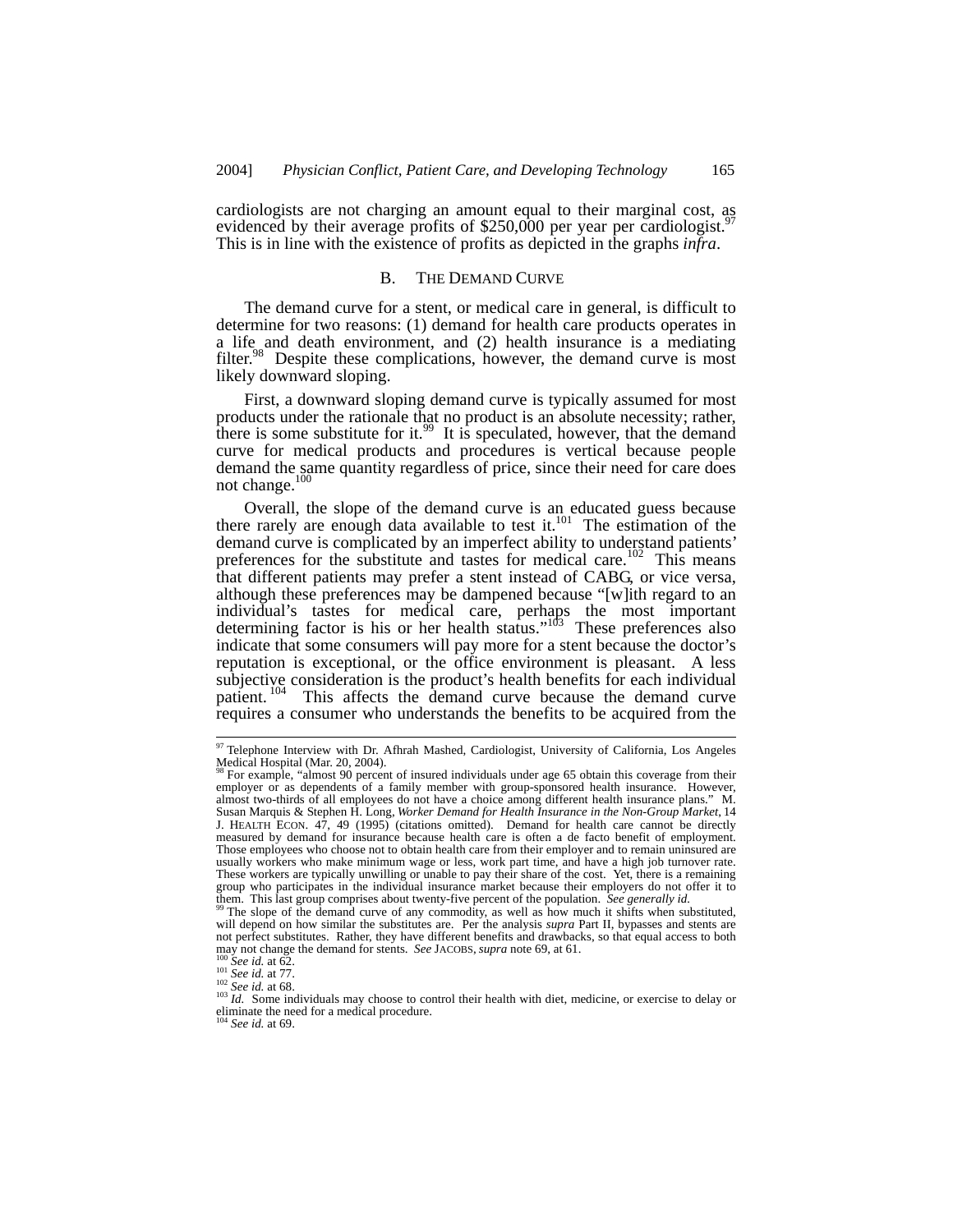product and the product's substitute. Yet, in reality, "the individual seldom possesses such a high degree of acumen. Indeed, part of an individual's reason for visiting a doctor is to have the doctor explain what he or she 'needs.'"<sup>105</sup> Because coronary artery disease is a condition that necessitates medical intervention, and is impacted by consumer preference and consumer information, it can be presumed that the demand curve for stents may be more vertical than those that operate for a product that is not necessary to prolong life.

Second, insurance companies interfere with the estimation of the demand curve. This is because they inhibit the market mechanism of direct price responsiveness, which is usually calculated by "measuring the per unit price paid directly by the consumer for the specific unit of output." In an ordinary market, the price charged is paid directly from the consumer to the supplier, making it simple to determine the direct price.<sup>107</sup> In the case of medical care, however, the pervasive presence of insurance contracts, whose terms vary widely, complicates the ability to estimate the direct price.<sup>108</sup> The initial deductible, therefore, reflects only a portion of the direct price of the procedure, and "[w]hat the direct price will be for the remaining units of output will depend upon the type of coverage the insuree has."<sup>109</sup> Here, direct price is measured in average or marginal terms and consequently, "[t]he average direct price at any level of consumption is the average of all direct charges paid."<sup>110</sup>

Thus, the complicating factors of health, consumer preference, and insurance companies indicate that "other factors besides direct price are causing quantity demanded to be what it is."<sup>111</sup> Nevertheless, "empirical work performed on medical care demand has tended to support the contention of a negative relationship between direct price and quantity demanded of medical care  $\dots$ ."<sup>112</sup> As a result, studies have been able to rely on the speculated downward sloping demand to conduct health care market analysis.<sup>113</sup> Therefore, for the purposes of this analysis, it will be assumed that there is a downward sloping demand curve for stents, which, it is speculated, is influenced by the available substitute of  $CABG<sup>11</sup>$ 

<sup>&</sup>lt;sup>105</sup> *Id.* at 69. *See also supra* Part III.<br>
<sup>106</sup> JACOBS, *supra* note 69, at 75.<br>
<sup>107</sup> *See id.* at 75–76.<br>
<sup>107</sup> *Ig.*<br>
<sup>109</sup> *Id.*<br>
<sup>110</sup> *Id.*<br>
<sup>111</sup> *Id.*<br>
<sup>111</sup> *Id.*<br>
<sup>112</sup> *Id.*<br>
<sup>114</sup> Actual calculation is bey a patient's preferences for a medical procedure are extremely inelastic. This likelihood fortifies the economic conclusions elucidated by the graphs because if stents decreased in price, those patients who would benefit more from a bypass would still prefer CABG, regardless of how comparatively affordable stents become.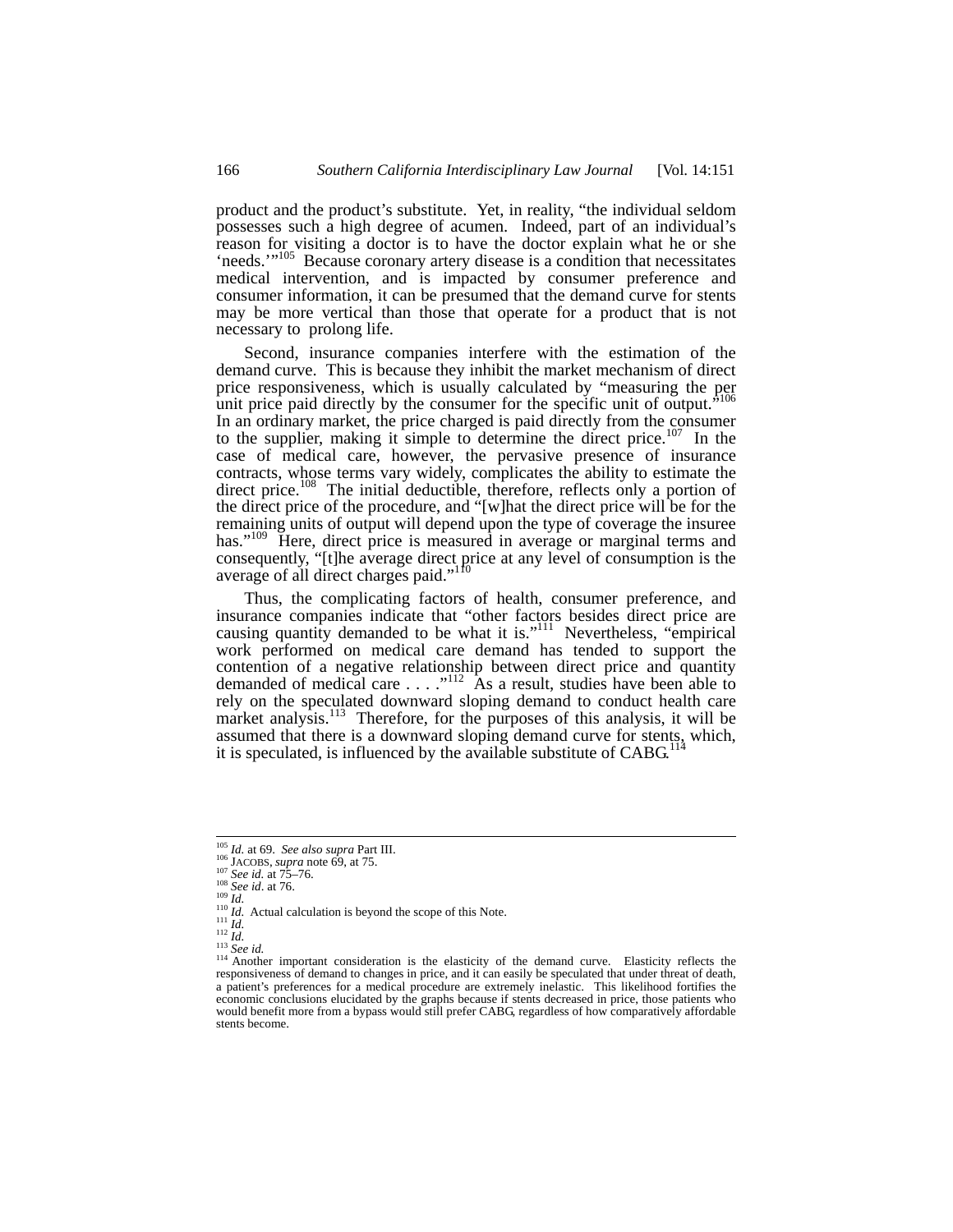# C. MARKET ILLUSTRATION

Now that some general conclusions can be drawn about the existence of marginal cost, profit, and the shape of the demand curve, I will graphically depict the markets to demonstrate how competition could improve upon the current regime. In the graphs below, quantity of the product is on the x-axis and price is on the y-axis. For all of the graphs, the demand is downward sloping, marginal cost is constant, and there is some amount of profit. The demand is conceptualized as each point on that line representing a person who values the product at that particular price and quantity. Consequently, everyone who values the product more than the price charged is accounting for consumer surplus ("CS"). Everyone who values the product less than the price charged, but still has to pay the price charged, accounts for the dead-weight loss to society ("dwl"). I will focus on dead-weight loss as the marker of efficiency in this market because it is a very distinct representation of the hypothetical change.

These graphs focus only on the demand for stents and bypasses for patients in the "gray area," for whom the best procedure may be CABG, but who are receiving stents under the current regime because of the cardiologists' redirection. Thus, the graph CH(s)1 depicts the hyperinflated demand for stents in that patient group, while CH(b)1 illustrates the deflated demand for CABG. There is some demand in  $CH(b)1$ , but because it intersects the x-axis at a quantity lower than the price charged for stents, that indicates that there is no quantity demanded. Under a competitive regime, the patients who value a stent more than the price charged would receive one, and those who would value it less (and thereby accounting for dead-weight loss) would receive CABG instead. <sup>115</sup> Thus, CH(s)2 represents a lower demand for stents, and the dotted line demarks those patients who would receive a bypass instead, as depicted in CH(b)2.

The second set of graphs represents the aggregate of the graphs under each regime, thereby depicting the whole market for cardiac procedures. Because the current regime directs all patients to stents, it is essentially a reproduction of CH(s)1. On the other hand, because competition (or the intervention of a third party consultant, see discussion in Part VII.C *infra*) enables some patients to receive a bypass, the aggregate graph depicts the initial stent demand, later supplemented by the demand for CABG.

By visually comparing the dead-weight loss in the aggregate graphs, it is very obvious that the regime that enables competition has a vastly reduced dead-weight loss. While somewhat simplistic, these graphs do test the hypothesis about enabling competition and reveal that competition between these regimes would reduce the dead-weight loss to society.<sup>1</sup>

<sup>&</sup>lt;sup>115</sup> Theoretically, this seems incompatible with the fact that CABG itself is more expensive than stent procedure, however, these charts are focusing on patient valuation, rather than actual. price of the procedure.

Additionally, it also reduces the consumer surplus, which is evident if the two graphs are overlayed, given that the initial intersection with the y-axis is the same on both graphs. Also, it is possible that the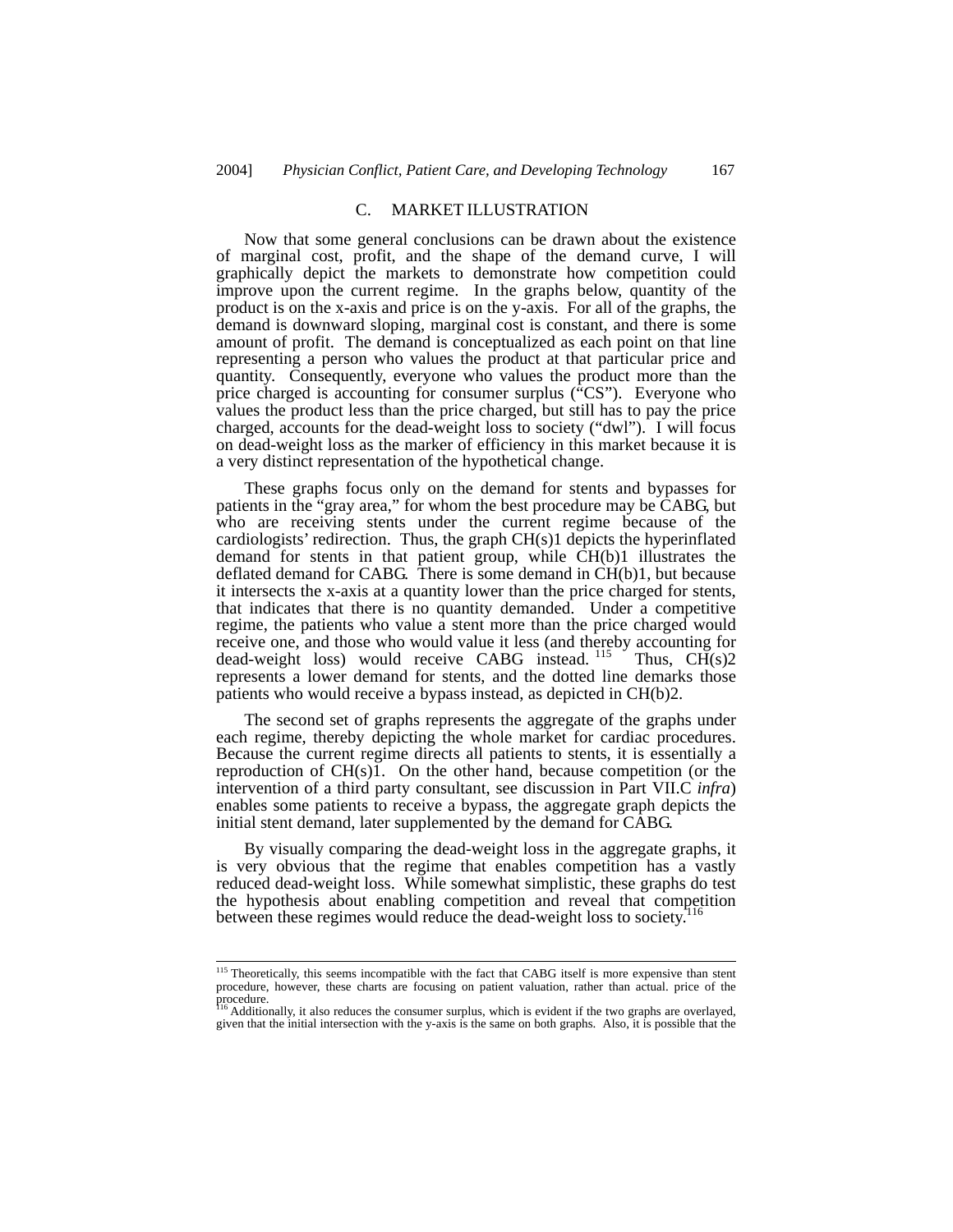

СН(b)2

Do Not Count

 $Pr$ <u>dwl</u>

 $\mathbf Q$ 

 $_{\rm PC}$ £Z

 $=$  CABG Demand

 $MC$ 

 profit and price would ultimately realign to maximize profits, however it would still take shape under the reshaped demand curve, so dwl would still be lower than in a regime without competition.

MC

 $CH(b)1$ 

No Quantity Demanded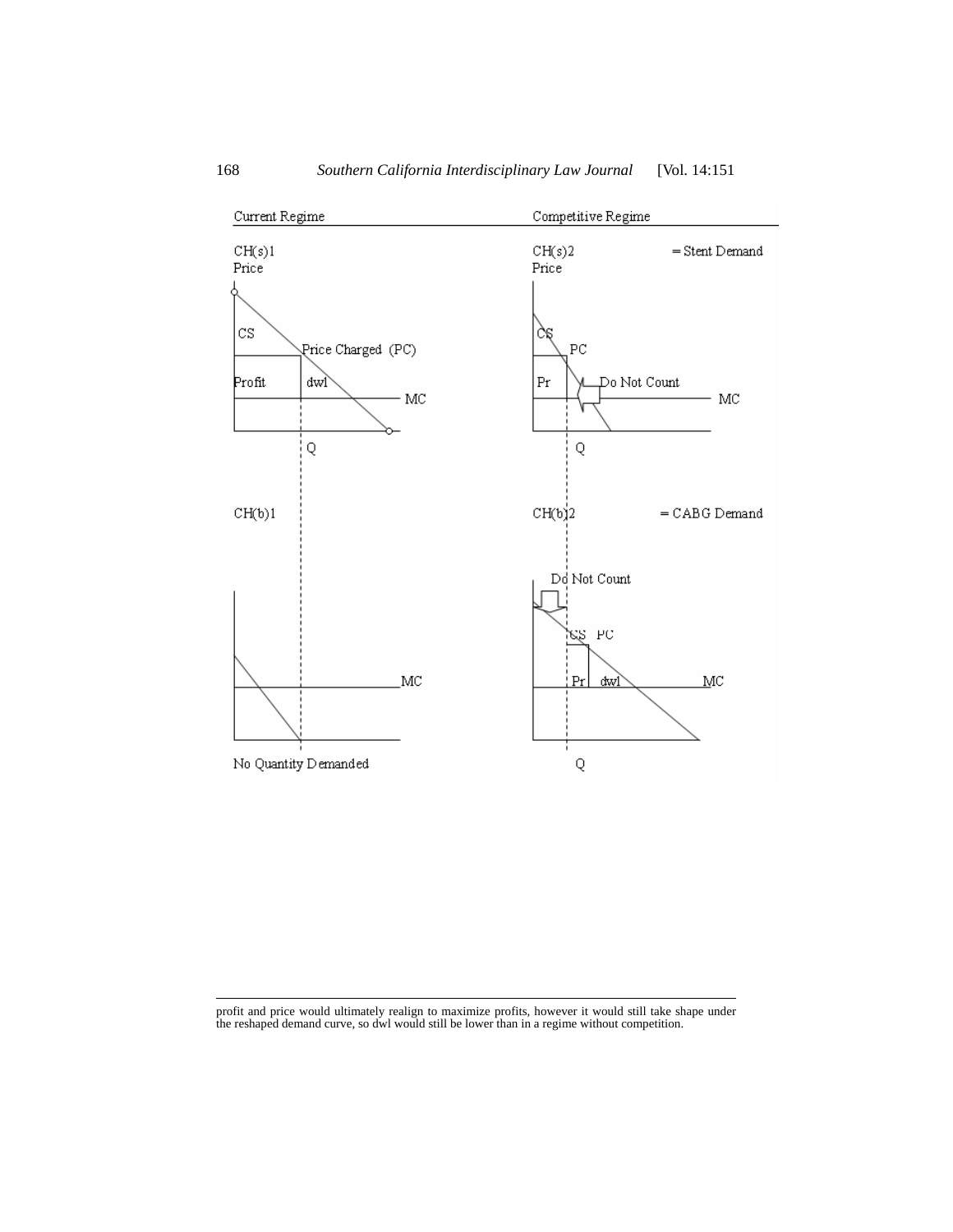

"Current Regime" =  $CH(s)1 + CH(b)1$ 



# D. MARKET ANALYSIS CONCLUSION

Given the sketch of the existing market, general conclusions can be drawn about its efficiency. Ultimately, the dead-weight loss indicates that resources are not being properly allocated, representing inefficiency that could be corrected by competition from the cardiac surgeons. My purpose in including the estimated market values is to illustrate the complexity of the health care market, its high costs, and attendant nuances. Yet the confluence of all these factors can be regulated so that the current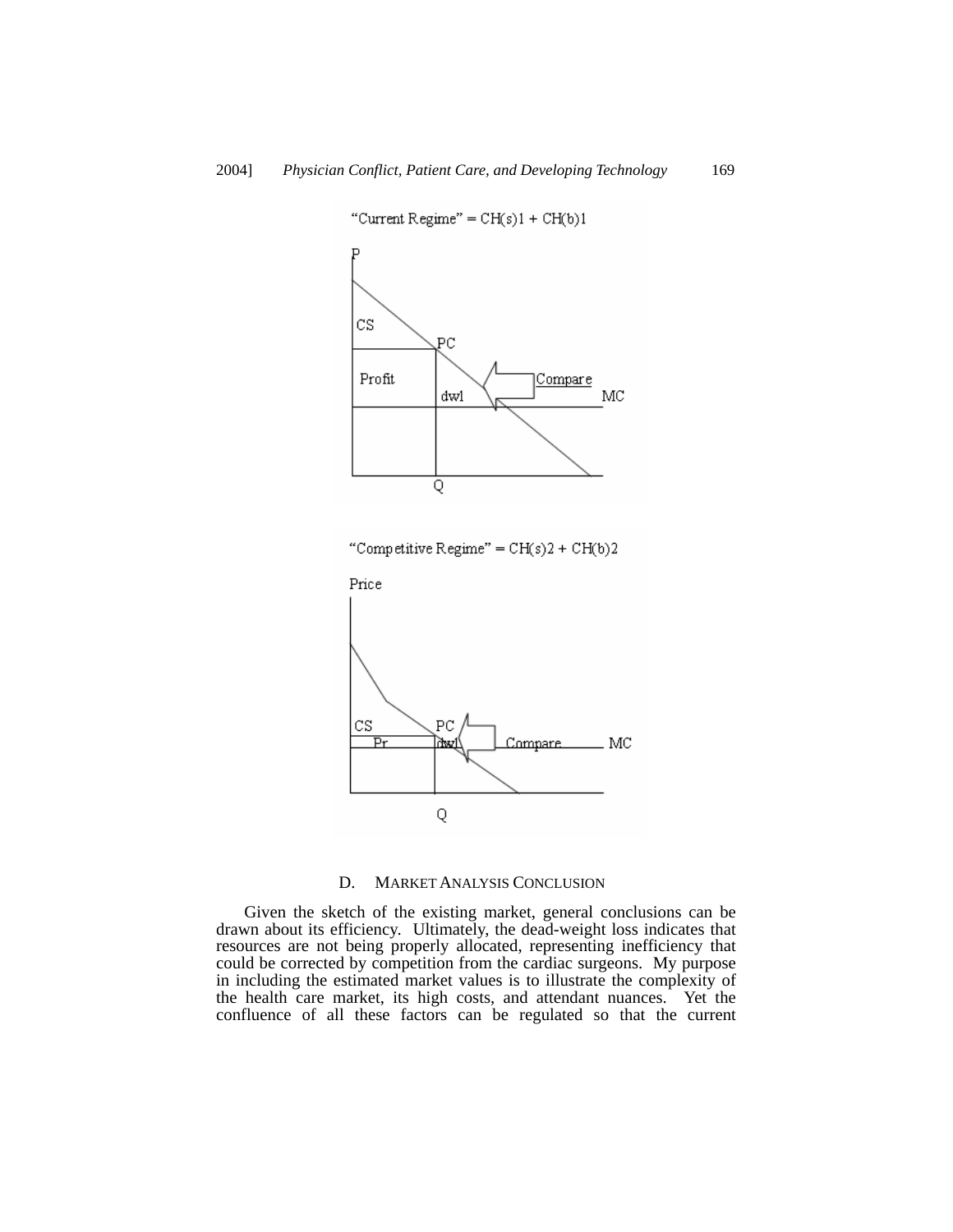inefficiencies are reduced and a more equitable and competitive market develops.

# V. STENTS AND BYPASS SURGERY: ASSIGNING A VALUE PREMISE TO THE ALLOCATION OF RESOURCES

In a way different from other kinds of services, health care services allow us to pursue important life goals that could not be pursued without them. Because of health care's special place in society, it is often argued that health care should not be distributed solely according to either ability, or willingness to pay.<sup>117</sup>

To layer meaning beyond the efficiency rationale of market analysis, and to aid in the determination of how and why this situation should be remedied, it is necessary to attach normative values. The purpose of this analysis is to determine whether the conflict between cardiologists and cardiac surgeons, regardless of market efficiency, should be remedied based on principles of distributive justice.<sup>118</sup> Because there are different normative schemes, each of which may advocate a different allocation of resources, a normative framework that embodies principles that best reflect society's values should be used.<sup>119</sup> This part examines a normative dichotomy inherent in health care products: dollars and rights domains. For each of these domains, I conduct an analysis using particular normative theories. <sup>120</sup> Under the "dollars" approach, principles of wealth Under the "dollars" approach, principles of wealth maximization reveal that the current market structure is failing to satisfy patient preferences and is consequently inefficient. Under the "rights" approach, four hypothetical patients will be used to determine how the regime would allocate resources according to John Rawls' "veil of ignorance," meaning here that each patient would receive the most beneficial health care.<sup>121</sup> Ultimately, this part recommends a reallocation of resources in a manner similar to that of the market analysis's conclusion based on principles of both wealth maximization and Rawlsian justice.

One theorist has characterized the dichotomy in health-related products as rights and dollars domains.<sup>122</sup> The two domains are divided so that "[e]quality as a proxy for fairness appears to be the guiding principle behind decisions made in the rights domain, whereas efficiency (mediated

 <sup>117</sup> Joshua Cohen & Peter Ubel, *Accounting for Fairness and Efficiency in Health Economics*, *in* THE SOCIAL ECONOMICS OF HEALTH CARE 94, 102 (John B. Davis ed., 2001) (citations omitted). 118 Distributive justice is a premise that contends that all human beings have equal worth and equal worth and equal

claims, and therefore advocates for an allocation of resources according to principles of equality. *See id.* 119 A complex discussion regarding the determination of society's values is beyond the scope of this

Note.<br><sup>120</sup> Health care as a product, as opposed to nonvalue laden products like chairs or oranges, already has<br>social values attached. This enables a more straightforward contemplation of efficient allocations. Thus, when evaluating the "kind of health output to be produced—longer life expectancy, increased quality of life, fewer sick days—answers to this question presuppose a certain ethical view about what<br>is best for society." Cohen & Ubel, *supra* note 117, at 95.<br><sup>121</sup> Here, I will presume optimal health care to be how i

as well as life expectancy. Furthermore, the most beneficial health care here is equated with the patients' value for ease of understanding, despite the points made in Part III, *supra*.<br><sup>122</sup> *See* Cohen & Ubel, *supra* n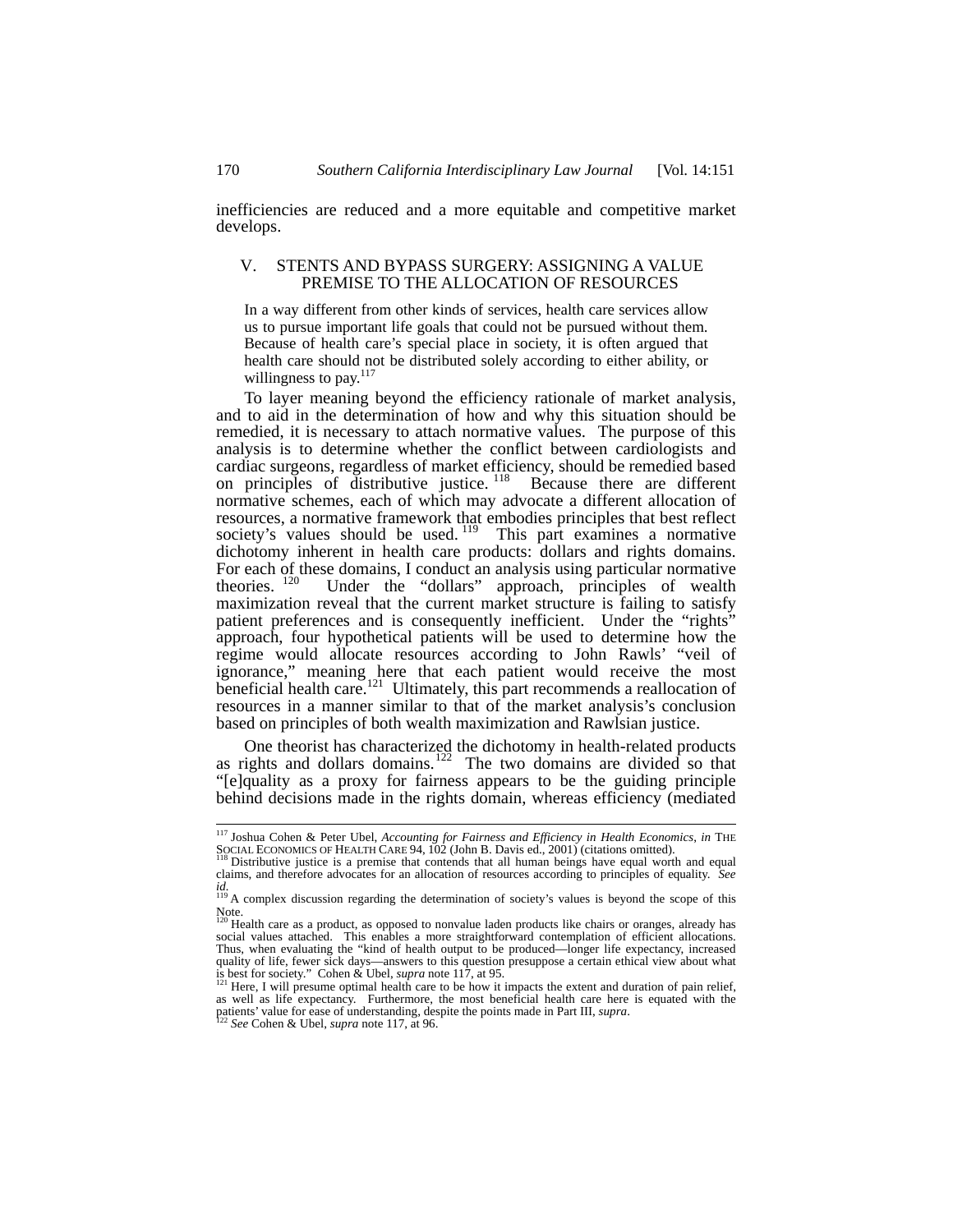by utility- and profit-maximizing behavior) appears to guide the decision making process in the dollars domain." $123$  Health care occupies the dollar domain as a large industry that accounts for a significant portion of the Gross Domestic Product.<sup>124</sup> In contrast, the rights domain includes moral components, such as legal entitlements to emergency treatment which ensures that those who are less financially well off have access to services.<sup>125</sup> Because health care automatically implicates moral values, there are already codifications in our legal system to provide the most minimal access to health care.

A normative approach to assess the dollars domain is wealth maximization, where the wealth of society is measured as an aggregate of individual satisfaction.<sup>126</sup> This means that the "wealth of society includes not only the market value in the sense of price times quantity of all goods and services produced in it, but also the total consumer and producer surplus generated by those goods and services."<sup>127</sup> Wealth maximization advocates that if each person is paying what he or she values for the stent, then the market is functioning efficiently and is therefore demarcated by the absence of dead-weight  $\overline{loss}$ . 128 Conversely, the presence of deadweight loss indicates that society is not maximizing its wealth and that, therefore, competition should be used to correct the inefficiency. Because the market analysis reveals that the dead-weight loss is greater under the current regime than under a competitive one, competition should be enabled to achieve wealth maximization.

Under a "rights domain" approach, Rawls posits a different theory for the actualization of justice and the allocation of resources, which he argues does a better job of accounting for our considered moral judgments about social justice.<sup>130</sup> Rawls creates a thought experiment for a group of selfinterested persons who know about the general laws of social theory, but choose the allocation of social goods behind a "veil of ignorance."<sup>131</sup>

<sup>&</sup>lt;sup>123</sup> *Id.* at 97.<br><sup>124</sup> *See* Ass'n of the Bar of the City of New York Antitrust Comm., *supra* note 22, at 504 (stating that healthcare accounted for about 15% of the GDP in 2000).<br> $^{125}$  See Cohen & Ubel, *supra* note 117, at 96.

<sup>125</sup> *See* Cohen & Ubel, *supra* note 117, at 96. 126 *See* RICHARD A. POSNER, THE ECONOMICS OF JUSTICE 61 (photo. reprint 1983) (1981). Posner argues that the utilitarian approach is conceptually limited because hedonistic and eccentric values of the individual are given equal weight to claims of need. *Id.* at 69. On the other hand, wealth maximization relies on market forces to curb those eccentricities and allocate resources based on value and ability to act on the value.<br> $\frac{127}{127}$  *Id.* at 60.<br> $\frac{128}{3}$  *See supra* Part IV.

<sup>129</sup> *See POSNER, supra* note 126, at 69.<br><sup>129</sup> *See POSNER, supra* note 126, at 69. **ISBN 8-800** IOSTICE xvii (H. Gene Blocker & Elizabeth H. Smith eds., 1980). One normative concept is the classic utilitarian methodology. This approach argues that "society is rightly ordered, and therefore just, when its major institutions are arranged so as to achieve the greatest net balance of satisfaction summed over all the individuals belonging to it," (or referred to in the vernacular as "the greatest good for the greatest number"). JOHN RAWLS, A THEORY OF JUSTICE 22 (Harvard University Press 1971). The unavoidable problem with this approach, however, is that even though the outcomes per unit of income are being maximized, it comes at a price to equality. This occurs because the initially sick become sicker and the initially healthy remain healthy or get healthier as the net utility of society is increased, so that both resources and outcomes are allocated unequally. Cohen & Ubel, *supra* note 117 at 101. Because the inherent purpose of distributive justice is equal allocation, the utilitarian approach does not reflect the values at issue here. 131 READING RAWLS xxxviii–xxxix (Norman Daniels ed., photo. reprint 1989) (1975).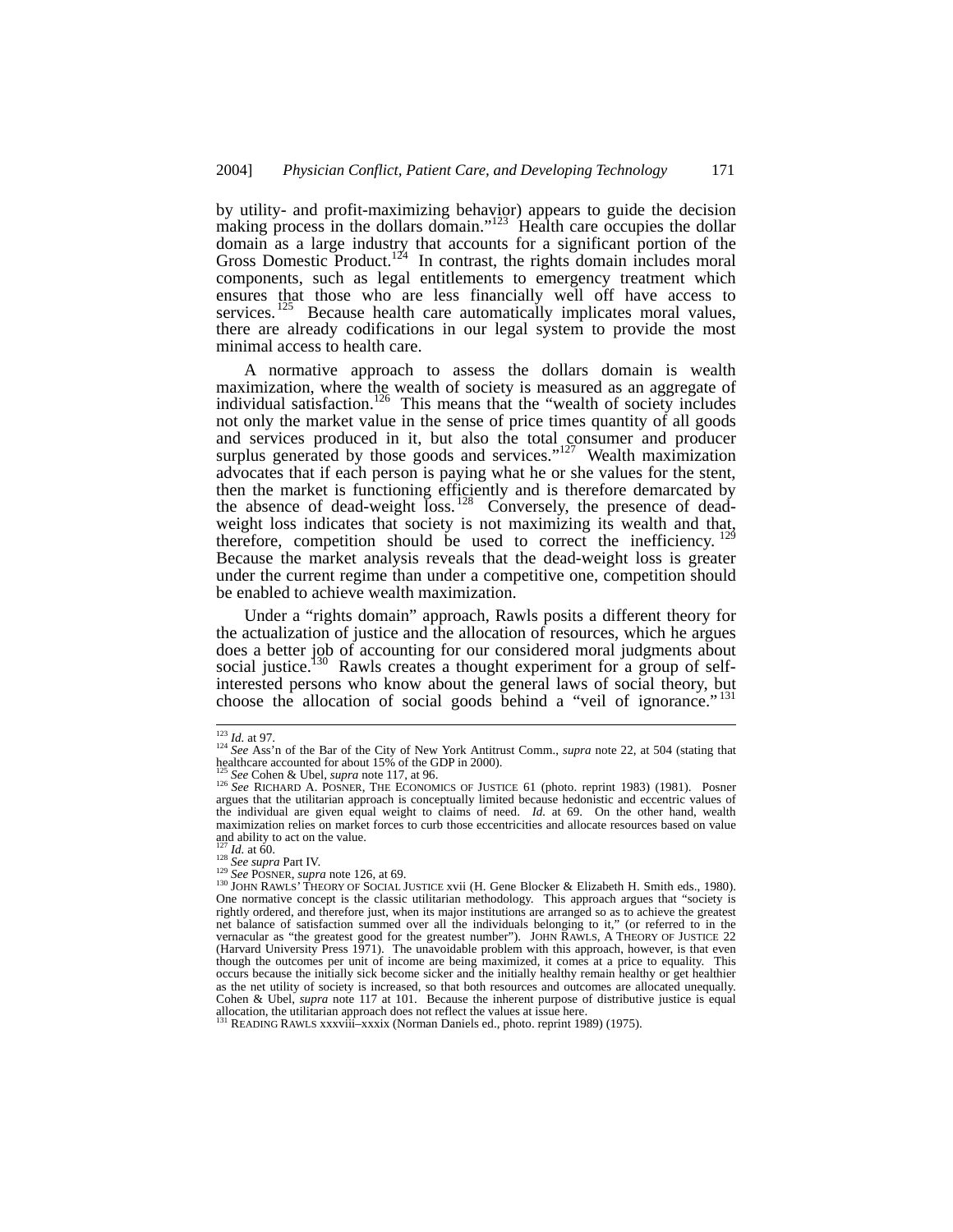Because resources are chosen without knowledge of the person's position in society, it ensures a stringent level of procedural fairness, which in turn enables distributive justice.  $132$  Subsequently, the issue is framed: if operating behind a veil of ignorance, would the resources be allocated to the cardiologists the way they are now, knowing that we want to optimize our health care benefits, whether we are old, healthy, or sick? $133$ 

For this analysis, I will adopt four hypothetical characters: a cardiologist, a cardiac surgeon, a young, health-conscious male with two thromboses on several arteries (making him part of the "gray area"), and an older woman with two clogged arteries (also in the "gray area").<sup>134</sup> As discussed earlier, the cardiologist's conflict of interest predisposes him to prefer stent insertion because he will profit directly.<sup>135</sup> Consequently, the cardiologist would choose to maintain the monopoly. In contrast, the cardiac surgeon, facing a dearth of business, would likely advocate a change in the regime (this conclusion is reinforced by the fact that the cardiac surgeons are currently attempting to reallocate resources through unfair competition litigation, discussed in Part VI *infra*). The young male, who carefully manages his health, is most likely to receive the greatest benefit from a multiple bypass procedure for three reasons: (1) he will probably recover quickly from the surgery because he is young; (2) bypass procedures are known to be more effective in alleviating symptoms; and (3) multiple stents could harm him if the thromboses reoccur and require additional procedures. As a result, he would likely advocate for an alteration of the cardiologists' monopoly because the current situation will not afford him optimal health care. On the other hand, the older female with two thromboses will benefit most from a stent for three reasons: (1) she will recover more quickly because the procedure is less invasive; (2) because of her age, she is unlikely to live long enough for restenosis to occur; and (3) the stent will eliminate the increased risk of death that women experience from CABG surgery. The current regime, therefore, is affording her optimal health care. The results here reveal that the current regime is only benefiting half of the actors. Consequently, Rawlsian principles of distributive justice and equality demand that the current structure be altered.

Both the normative dollars and the rights approaches lead to the conclusion that the current situation is unjust. Because there is inefficiency

<sup>&</sup>lt;sup>132</sup> *Id.* <sup>132</sup> *Id.* 133 **If is important to note that there are some limitations within this conceptual value premise, that** [t]here must come a point beyond which the concern with ensuring health and prolonging life ceases to take objective priority over other concerns. At this point the requirements of equality are fulfilled, and it is up to each individual whether he wishes to sacrifice other goods in order to give himself additional forms of protection.<br>T.M. Scanlon, *Preference and Urgency*, 72 J. PHIL. 655, 662–63 (1975).<br><sup>134</sup> I am choosing patients at sither year.<sup>7</sup> C.

<sup>&</sup>lt;sup>4</sup> I am choosing patients at either end of the coronary artery disease spectrum. In some hospitals it is policy that after a certain number of infarctions patients are automatically referred to a cardiologist, but<br>I am focusing on the normative aspects here; therefore the greater the contrast, the clearer the picture.<br><sup>135</sup> P

patient for his own financial profit, but the lawsuit discussed in Part VI *infra* and the gray areas patient for his own financial profit, but the lawsuit discussed in Part VI *infra* and the gray areas surrounding the efficacy of the stent make it reasonable to assume that, given a patient that could possibly benefit from a stent, that is what the cardiologist would recommend.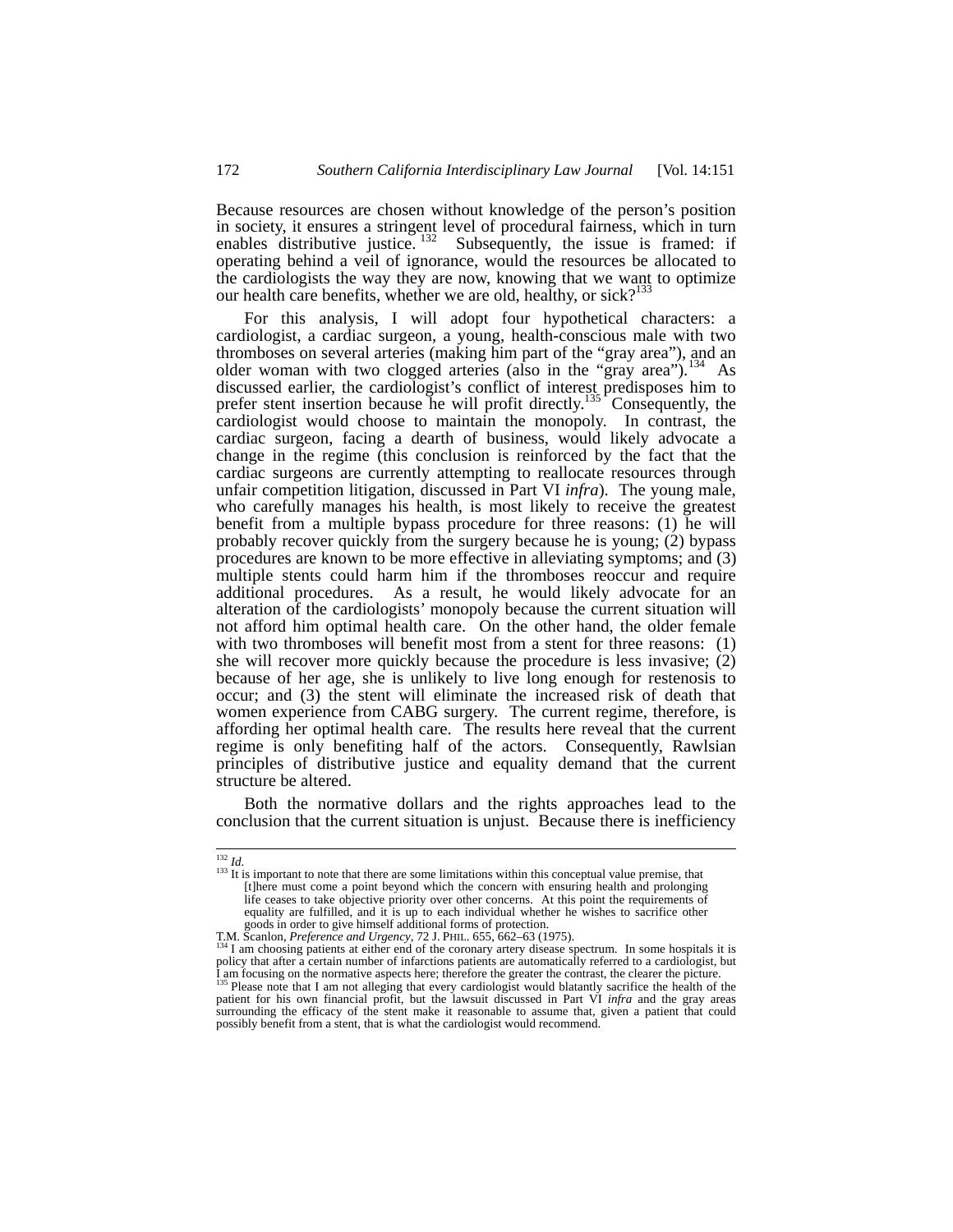and unequal distribution, society would benefit by having cardiac surgeons perform bypass procedures on some patients in the "gray area" in an effort to provide the best possible health care.

# VI. UNFAIR COMPETITION: THE CURRENT ATTEMPT TO REMEDY THE SITUATION AND WHY IT FAILS

Because of the shift in the power dynamic created by the advent of the stent, cardiologists are "holding up" the cardiac surgeons. To combat the situation, a group of cardiac surgeons filed an unfair competition suit in October  $2001$ .<sup>136</sup> Unfair competition, however, is a doctrine that is not clearly defined under federal or state law, and is unlikely to reestablish a more equitable balance of power. This part addresses each of those concepts in turn to explain why the cardiac surgeons will not be able to correct the conflict through an unfair competition lawsuit.

Part of the allegations of the lawsuit, filed in Baltimore County Circuit Court, are that cardiologists are "holding up" the cardiac surgeons by forcing them to join their group, requiring them to contribute a fixed annual amount to the cardiologists' overhead, and, when the surgeons refuse, denying them referrals.<sup>137</sup> A "holdup" is defined as "a position of economic strength enjoyed by an undertaking which enables it to prevent effective competition being maintained on the relevant market by giving it the power to behave to an appreciable extent independently of its competitors, customers and ultimately of its consumers."<sup>138</sup> Even though the cardiologists have had a monopoly on patient access in the past, which automatically "[leads] to a situation in which market entry for new entrants is restricted," the advent of stents has enabled them to abuse the monopoly power so that entry to the market is not restricted for justifiable reasons, i.e., those that are based on incentive and reward-based paradigms.<sup>139</sup>

Because there are no prearranged methods for efficiently and fairly correcting the entry restrictions, cardiac surgeons are forced correct the competitive imbalance, after the problem has occurred and the patient has already been treated, by filing an unfair competition lawsuit. Unfair competition operates federally under the Lanham  $Act<sub>140</sub>$  and varies greatly under state law. "Unfair competition was developed in the United States to regulate business methods and was seen as a compendium of actions against improper business conduct. . . . Unfair competition is therefore nothing more than a head under which several doctrines operate." 141 Essentially,

Unfair competition provides a means of countering the undesirable effects of misuse of another's exploits . . . . It aims to protect fairness in

<sup>&</sup>lt;sup>136</sup> *See Anand & Winslow, <i>supra* note 1.<br><sup>137</sup> *See id.* 115.<br><sup>139</sup> *Id.* at 115.<br><sup>140</sup> 15 U.S.C. § 1051 (2000). <sup>141</sup> SANDERS, *supra* note 81, at 12–13.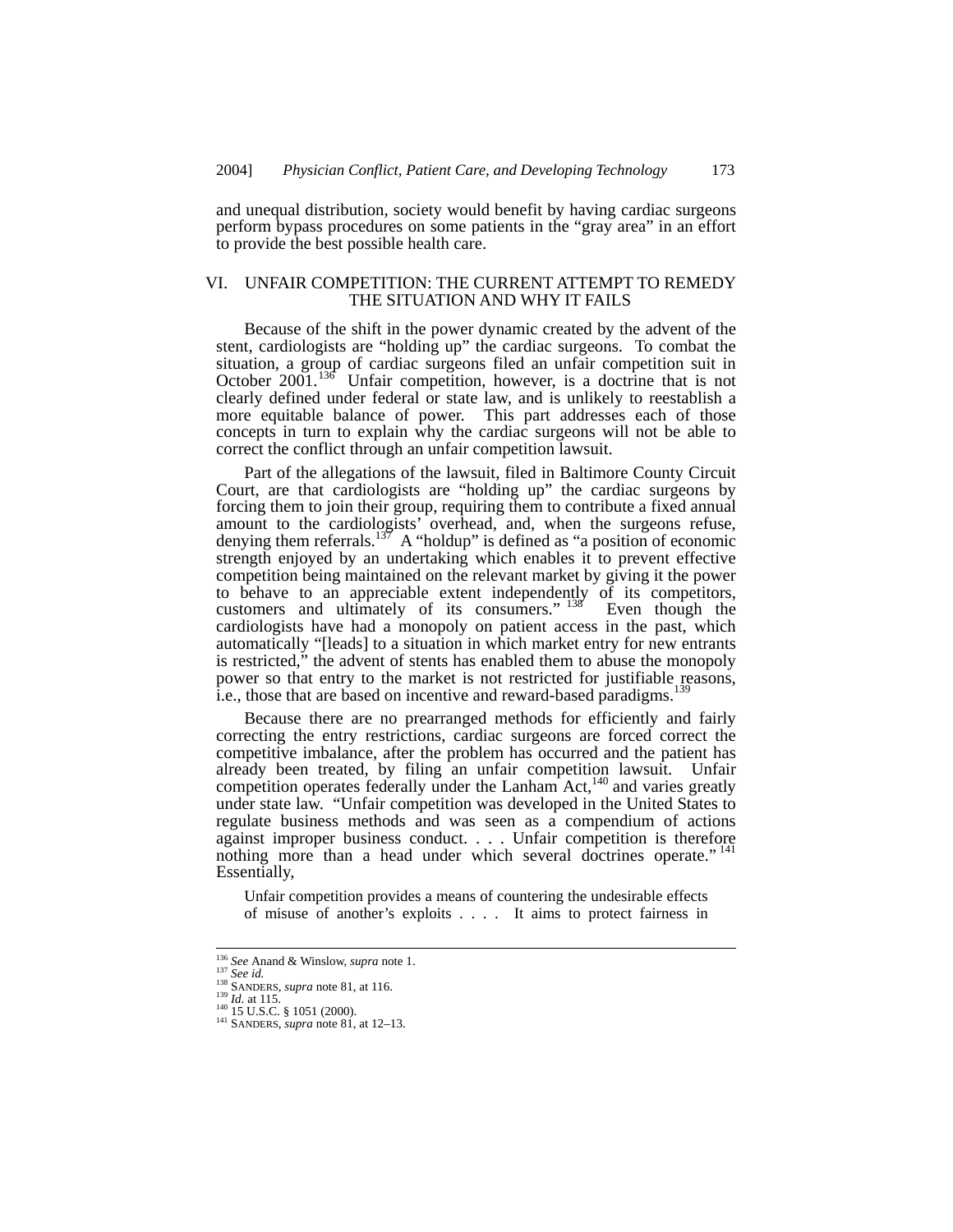competition and to secure the freedom of competition structures, thus maintaining healthy competition as the foundation of the free-enterprise system.  $\ldots$  As a result, its rationale is based upon general principles.<sup>142</sup>

But because it is based on general principles, unfair competition as a cause of action is difficult to define both judicially and legislatively and is rarely the only cause of action in a lawsuit.<sup>1</sup>

Overall, as a corrective measure, unfair competition litigation fails because the doctrine is so amorphous that establishing a cause of action is difficult. When a cause of action is difficult to define, it reduces the ability to predict the outcome. Consequently, it does not serve as an effective deterrent measure. Additionally, damages may be difficult to calculate because the new technology would account for some loss in the heart surgeons' business, irrespective of the cardiologists' monopoly—so it is possible that awarded damages may not accurately compensate for the injury caused.<sup>144</sup> Therefore, unfair competition suits are unlikely to effectively disturb the cardiologists' position of market dominance.

# VII. ANTITRUST ENFORCEMENT, MALPRACTICE AND THIRD-PARTY CONSULATION AS POSSIBLE SOLUTIONS

In determining a way to resolve this situation, I propose three alternative methods and evaluate them for likelihood of success. Analysis has revealed four facets of the conflict: (1) the market is inefficient and needs to be corrected with competition; (2) the monopoly is unjust because it does not ensure the best medical care; (3) patients can never be fully autonomous in making their decisions; and (4) cardiologists have a conflict of interest when recommending stents. Any proposed solution must consider and attempt to remedy these problems, with the exception of full patient autonomy, which is probably immutable. Two classic methods for correcting these problems are antitrust regulation and medical malpractice. Yet I believe that neither of these can correct for the myriad of problems this conflict presents. Therefore, I am proposing a third solution of my own: an independent third-party consultant.

# A. ANTITRUST

Antitrust regulation, since its inception in the Sherman Act in the late 1890s, has been a strong and effective method of preventing anticompetitive behavior, although its enforcement in the health care field

<sup>&</sup>lt;sup>142</sup> *Id.* at 22–23.<br><sup>143</sup> *See* Benjamin A. Goldberger, *How the "Summer of the Spinoff" Came To Be: the Branding of Characters in American Mass Media, 23 LOY. L.A. ENT. L. REV. 301, 389 (2003) (discussing the boundarie* strike the right balance in terms of copyright protection are hampered by the simple fact that 'we don't know how much incentive is enough, and how much is too much'"). An unfair competition claim usually includes some combination of a breach of contract, and an allegation of breach of good faith and fair dealing, sometimes as tort claims. Essentially unfair competition is used against businesses whenever another specific allegation of a legal violation can be made.<br><sup>144</sup> *See* Robert P. Merges, *Toward a Third Intellectual Property Paradigm: Comments: of Property* 

*Rules, Coase and Intellectual Property*, 94 COLUM. L. REV. 2655, 2664–65 (1994).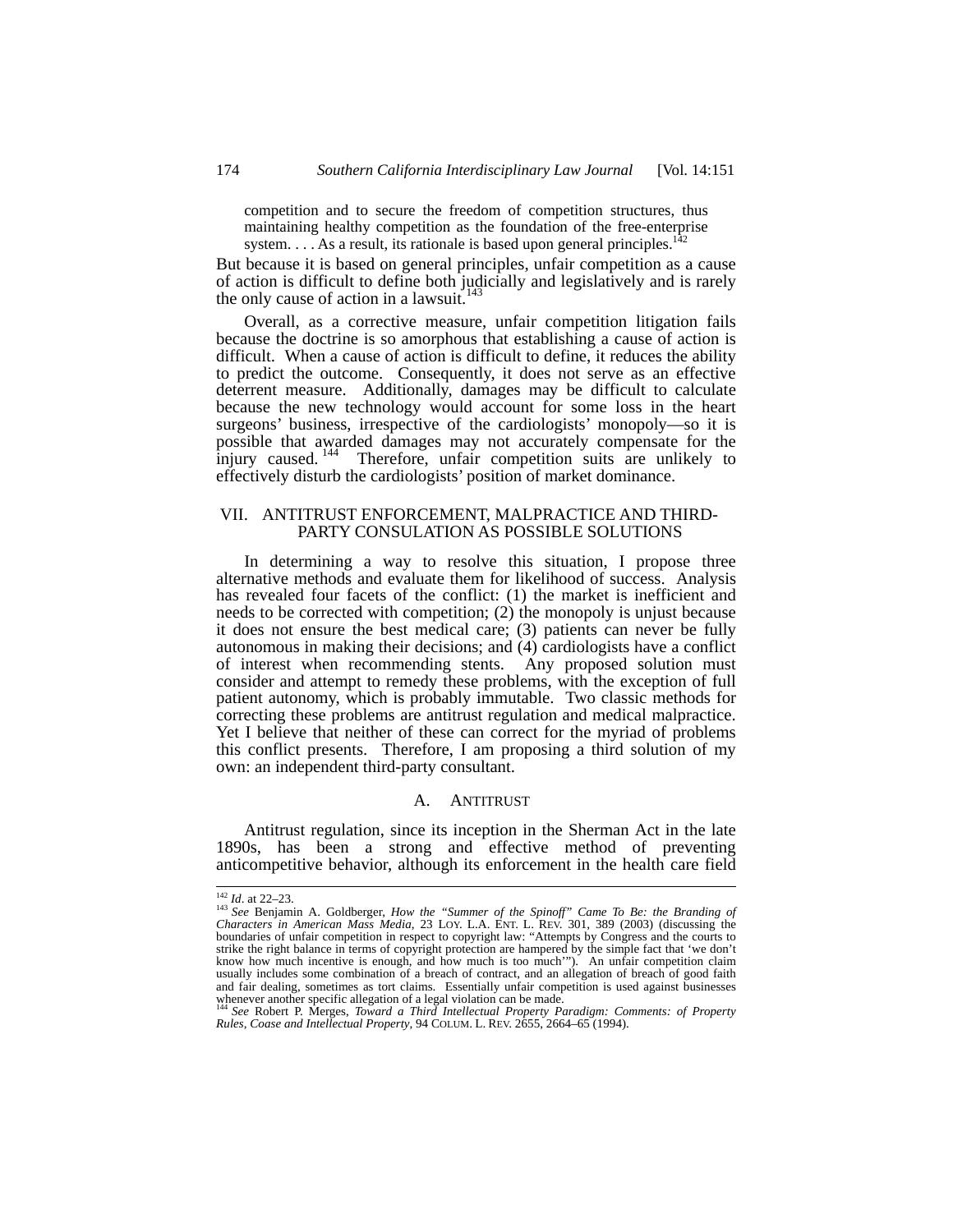has been sporadic.<sup>145</sup> Most of its uses in health care have involved health insurance companies and hospital mergers.<sup>146</sup> This is because "organized medicine [has] argue[d] that physicians need relief from the antitrust laws and has convinced many legislators and governors that consistent enforcement of the antitrust laws (defined as enforcement applied uniformly to all parties) may not be in the public interest." $147 \text{ F}$  This argument is based on issues of moral hazards, medical arms races, and quality deterioration. <sup>148</sup> The acceptance of this argument has been widespread, as evidenced by number of states that have enacted legislation to exempt health care from antitrust laws.<sup>14</sup>

Despite these apparent pitfalls, one commentator believes that "there is no inherent inconsistency between vigorous competition and the delivery of high quality health care. Theory and practice confirm that quite the opposite is true—when vigorous competition prevails, consumer welfare is maximized in health care and elsewhere in the economy."<sup>150</sup> Indeed, the argument makes sense because cardiologists are controlling the market for treatment of coronary artery disease, and it is this type of power that the Sherman Act is designed to counteract. Additionally, antitrust prosecution would enable competition as recommended by the market analysis, as well as revive the current trickle of business for cardiac surgeons.

Unfortunately, enforcement is a problem with an antitrust solution.<sup>151</sup> Because it is not always clear whether a patient should receive a stent or a bypass procedure, and it is not always clear after the procedure if it was the most beneficial one, it is very difficult for the government to set bright-line standards for cardiologists to adhere to and for which they may be prosecuted. Furthermore, constantly changing technologies impede the development of such a rule. Consequently, there is no way for antitrust mechanisms to prevent cardiologists from performing a large number of stent procedures and dominating the market. Additionally, enforcement is hampered because cardiologists, as a specialty, hold the monopoly; but it is cardiology groups that are exhibiting anti-competitive behavior towards cardiac surgeons, rather than one large firm controlling the price and output of a product. Thus, while antitrust regulation appeals superficially, it is a blunt and uncertain way to regulate health care, and should not be considered as the legal scheme for mediating this conflict.

<sup>&</sup>lt;sup>145</sup> See HAAS-WILSON, *supra* note 80, at 5.<br><sup>146</sup> See id. at 6.<br><sup>147</sup> Id.<br><sup>148</sup> See id. at 41.<br><sup>149</sup> See id. at 6. One explanation for these enactments may be that legislators and courts do not fully<br><sup>149</sup> See id. at 6.

 $^{150}$  *Id.* at 36 (quoting Timothy J. Muris, Chairman of the Federal Trade Commission in 2002).<br><sup>151</sup> The argument that health care improves with competition is questionable because physicians who have been present before and after the advent of competition in their field argue that competition ultimately harms the patient. These physicians argue that doctors are prevented from ordering potentially informative tests because it would increase costs, thereby making it virtually impossible to operate in a competitive market. Telephone Interview with Dr. Stephen Liu, *supra* note 39.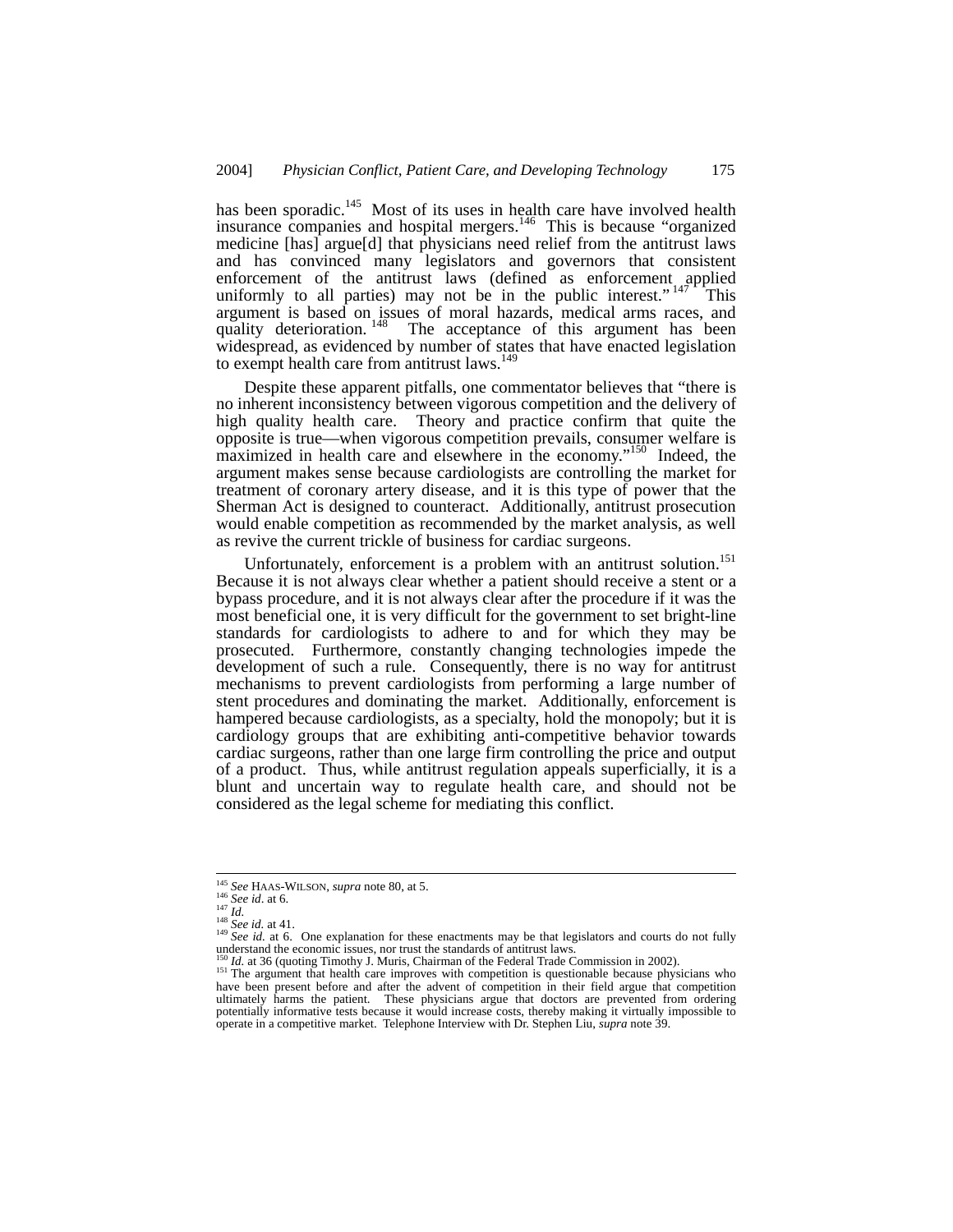#### B. MEDICAL MALPRACTICE

Medical malpractice, specifically informed consent, and negligence hold initial allure as well, but also fail on several counts. Medical malpractice is based primarily in tort law and "embraces all liabilityproducing conduct arising from the rendition of professional medical services. $5152$  To be held liable, a physician must exhibit a type of misconduct that falls below a level of care that is considered allowable by society. "Thus, the mere fact that a patient suffered a health-impairing experience during the course of a medical procedure will not, without more, ordinarily render one who provided the medical services that causes the harm liable for malpractice."<sup>153</sup> This is not limited to negligence; it can also include lack of informed consent and intentional misconduct, among others. <sup>154</sup> This also means that only the patient, rather than another physician, may file a suit. Therefore, in the situation at bar, cardiac surgeons cannot bring medical malpractice cases against the cardiologists because they were not the ones who contracted for medical care.

Informed consent is

predicated on a recognition that a patient has a right to decide what happens to his or her body, and such a decision can be made only after the patient knows what a health care provider proposes to do, what the risks are from the procedure, and what alternatives exist.<sup>155</sup>

In some cases, courts have not required much in the way of disclosure after considering the elective nature of various procedures.<sup>1</sup>

Informed consent will not work to ameliorate the key difficulties<sup>157</sup> of this situation because informed consent already exists. As determined, patients are dependent upon the recommendation of their physicians. This means that a cardiologist can give informed consent and still skew the information to make it almost inevitable that the patient will choose a stent procedure. Theoretically, one could correct this by requiring the cardiologist to disclose his conflict of interest, but studies have shown that disclosing a conflict makes it more likely for the patient to be exploited.<sup>158</sup> Therefore, the cardiologists' ability to keep a tight hold on the market will not be altered by a suit alleging uninformed consent.

Negligence as a cause of action for cardiovascular procedures is usually brought when there is an unexpected result.<sup>159</sup> In addition, given that these procedures are extremely specialized and the physician's responsibilities are not common knowledge, expert testimony is usually

<sup>&</sup>lt;sup>152</sup> See JOSEPH H. KING, JR., THE LAW OF MEDICAL MALPRACTICE IN A NUTSHELL 3 (1986).<br>
<sup>153</sup> *Id.* at 6.<br>
<sup>154</sup> *See id.* at 3.<br>
<sup>155</sup> RICHARD M. PATTERSON, HARNEY'S MEDICAL MALPRACTICE, 33 (4th ed. 1999).<br>
<sup>156</sup> *See id.* of interest when recommending stents. *See supra* Part III.<br><sup>158</sup> Interview with Professor Gregory Keating, William T. Dalessi Professor of Law at the University of

Southern California Law School, in Los Angeles, Cal. (Mar. 10, 2004). 159 *See* PATTERSON, *supra* note 155, at 301.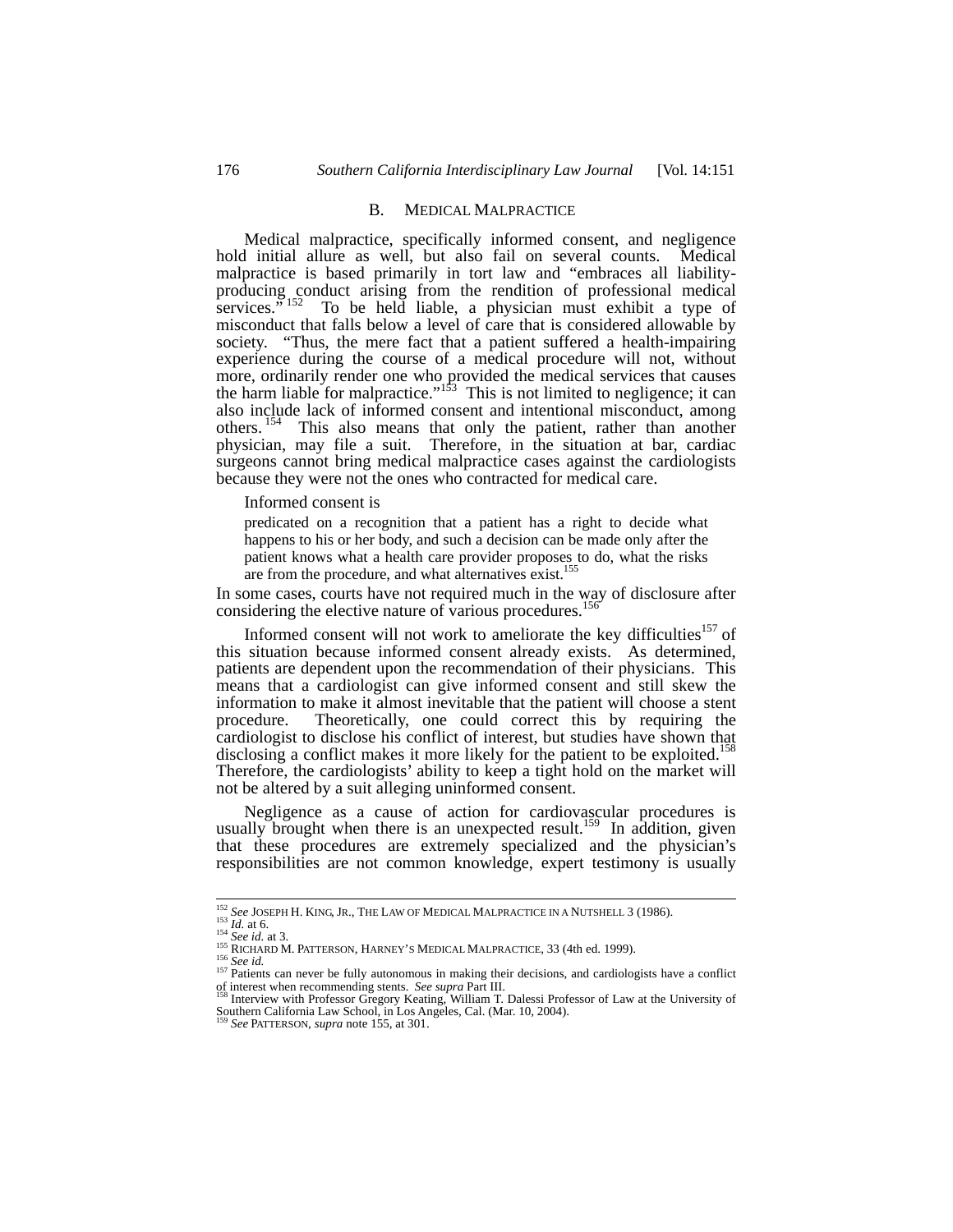required in a malpractice suit.<sup>160</sup> Therefore, the problems with this type of suit as a corrective ex post remedy are twofold:  $(1)$  the result of inserting a stent can be moderately predicted even though it may not be the optimal procedure for the patient, and (2) health care specialists are often hesitant to inform patients that the problems they are experiencing are a result of negligent medical care, and they are also reluctant to testify at trial against other members of their profession.<sup>161</sup>

Overall, medical malpractice is unable to correct for the cardiologists' monopoly with either informed consent or negligence, because it neither counteracts the conflict of interest nor the ability of the cardiologists to generate demand for their services. Additionally, given the rampant malpractice suits that raise malpractice insurances rates, causing doctors in many states to abandon their practices,  $162$  the malpractice regime as it now operates may be completely reformed in the near future.

# C. THIRD-PARTY CONSULTANT

Because legal causes of action have failed to rectify this situation,  $163$  I propose an independent third-party consultant to eliminate the conflict of interest and promote both an effective and just flow of business to both the cardiologists and cardiac surgeons. The third-party consultant should be another physician; someone who is either a cardiologist or cardiac surgeon  $164$  who would meet with the patient after the cardiologist has performed the initial workup. Only patients who have coronary artery disease and require some form of a medical procedure to correct it would visit the consultant. This consultant would then analyze the data from the laboratory work that the cardiologist developed; then discuss the patient's options, make a recommendation, and then refer the patient either back to the cardiologist or to a cardiac surgeon.

The use of an independent third-party consultant will correct the problems this Note has elucidated. It will enable competition because cardiac surgeons will now receive patients at a fairly steady rate,<sup>165</sup> thereby correcting the market misdirection and inefficiencies that are present. It does not, however, remove the dependence that patients have upon the recommendation of their doctor; but given the complexity and gravity of this medical field, it probably benefits patients to defer to the expertise of the consultant. Finally, the use of an independent third-party consultant will optimize patient care. By removing the conflict of interest, it ensures a

<sup>&</sup>lt;sup>160</sup> *See id.* at 303.<br><sup>161</sup> Interview with Professor Keating, *supra* note 158.<br><sup>162</sup> *See Medical Malpractice: Insurer to Leave Wyoming*, HEALTH & MED. WK. Mar. 29, 2004 at 532. *See also* KING *supra* note 152, at 5 (discussing the practice of 'defensive medicine' as doctors operate under the constant threat of liability).

There may be other causes of action that I have not examined, but I have looked at the most likely methods of correction.

There may still be bias for one specialty over another, but further investigation would probably show that the impact would be negligible.

Given the amount of coronary artery disease and the frequency of multiple clog sites, cardiac surgeons will have plenty of patients in need of their services.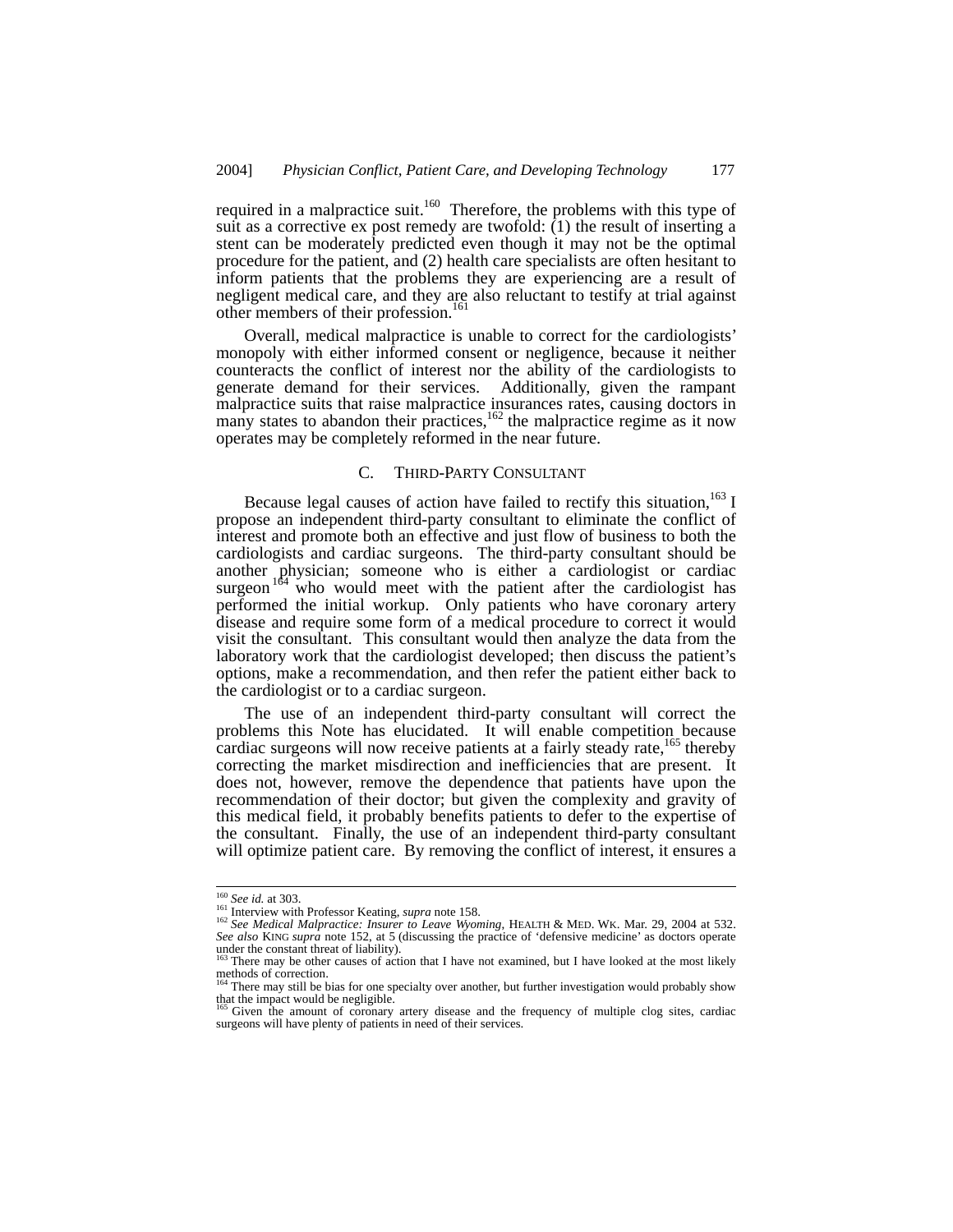relatively unbiased referral which, as dictated by the nature of the profession, will be aimed at improving the health of the patient by recommending the best procedure.

To reify the solution that I have developed, I will look at another field that is riddled with conflicts of interest and potential for corruption: politics. Dennis Thompson, in his book *Ethics in Congress, from Individual to Institutional Corruption*, focuses on ways to protect against politicians who seek self-gain at the expense of the democratic process. He, too, recommends the development of a third-party protection system. In his case he recommends an ethics commission to alleviate the innate conflict of interest that politicians face.<sup>166</sup> Specifically, he predicts that "by at least partly separating the judge from the judged, the commission could help keep the minds of members concentrated on the primary duties of a representative. In this way it would act to block pressures that threaten independent judgment, fair procedure, and public confidence."<sup>167</sup> And, he advocates that the more independently the commission can operate, the more effective it will be at achieving its goals.<sup>168</sup> The parallels between Thompson's recommendations and the situation between cardiologists and cardiac surgeons mesh virtually flawlessly to flesh out the actual and perceived problems that would be alleviated by the use of a third-party consultant.

Drawing out this situation, there are two potential weaknesses: the ability to 'bribe' or aggressively persuade the consultant to favor one party over another, and the inherent biases of the consultant. The first weakness is not particularly difficult to correct; similar behavior has already been curtailed within the medical field against pharmaceutical companies that were flying doctors to exotic locations to learn about their new drugs.<sup>1</sup> Doctors are no longer allowed to receive endorsements or benefits beyond a dinner presentation or an informational packet and pen from the pharmaceutical companies.<sup>170</sup> This example is particularly informative because it involves physicians—professionals whose job it is to be informed of the most cutting edge drugs available to treat their patients relying on less commercial methods of information and more on studies published in notable research journals.<sup>171</sup> Likewise, similar limitations could be imposed on the third-party consultants; limitations on the amount of money that can be spent on an event to inform them about a new stent or bypass procedure, and other similar regulations. Civil sanctions could also

 <sup>166</sup> DENNIS F. THOMPSON, ETHICS IN CONGRESS, FROM INDIVIDUAL TO INSTITUTIONAL CORRUPTION 174 (1995).<br><sup>168</sup> *Id.*<br><sup>168</sup> *See id.* at 161.<br><sup>169</sup> Telephone Interview with Dr. Elie Lao (Apr. 25, 2004).<br><sup>170</sup> *See id.* One interesting circumvention by the drug companies, given their new limitation, is to <sup>171</sup> *Se* 

increase product use by advertising to patients: creating commercials that talk about a drug and then telling the patient to ask their doctor about it. This is an interesting attempt to empower the patient and the potential benefits and drawbacks are beyond the scope of this Note, but it should be noted that the information can result in a belligerent patient who is determined to have the doctor prescribe the drug that he heard about on television, rather than a patient who is truly informed about the pros and cons of a particular remedy.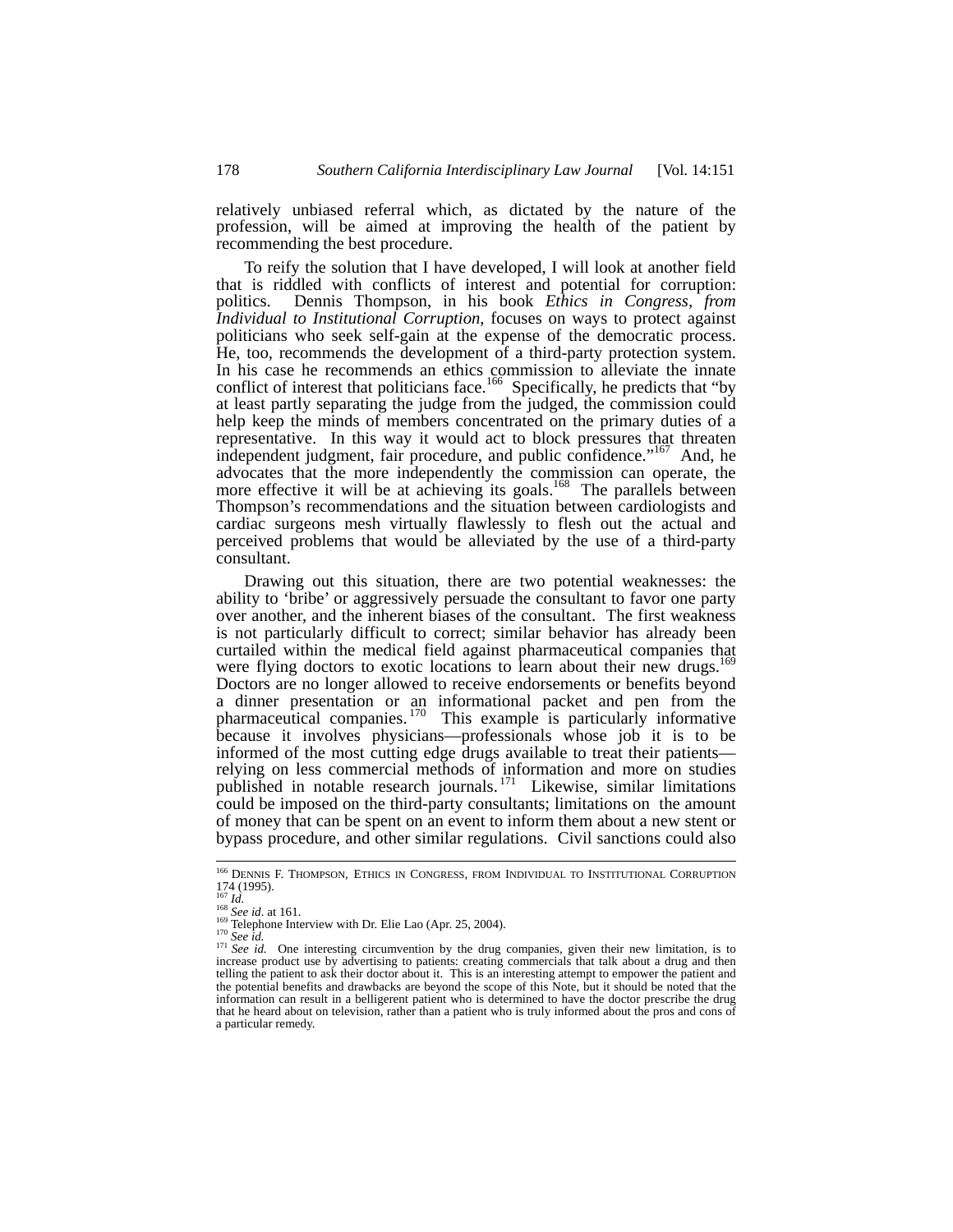be levied against anyone who received bribes or participated in proscribed behavior with an outside party.<sup>172</sup> Employing these types of limitations could reduce, if not eliminate, the possibility of bribery of the third-party consultant.

The second weakness is far more subtle and insidious: the natural predisposition to favor one procedure over another. One possible way to correct for this would be to use a third-party consultant who is neither a cardiac surgeon nor a cardiologist, but this would eliminate the essential expertise that is required to diagnose and make a recommendation to the patient.<sup>173</sup> The solution to this innate bias is not readily evident, other than an admonition to make decisions in light of the best interests of the patient, $174$  and faith that removal of the conflict of interest combined with an objective consultant will correct for the absence of competition. Such an answer may seem unsatisfying, but at some point the autonomy has to be grounded in the medical field and trust placed in the hands of the physicians.

Another consideration is the financial cost that would be incurred. This could, however, be offset by allowing the consulting physician to receive a set fee paid from the profits of the procedure.<sup>175</sup> Also, it probably would not take more than thirty minutes to make the assessment, talk to the patient, and then make the referral because the physician who later conducts the procedure will spend a lot of time explaining the nuts and bolts of the procedure to the patient. And, comparatively speaking, it is probably far less expensive to pay for the services of a third-party consultant ex ante than to incur the cost of litigation, which elevates the cost of insurance to both patients and physicians and erodes public trust in physicians. With these considerations in mind, it appears that a third-party consultant presents a more cost effective solution than litigation, and simultaneously remedies the multiple problems that are causing this conflict. $176$ 

## VIII. CONCLUSION

In conclusion, an independent third-party consultant is the best method for remedying a number of the problems presented in this situation.

 $173$  Similar to those implemented against congressmen for similar offenses.<br> $173$  Theoretically, it may be possible to use another physician who develops an expertise over time, but this is a situation that calls for an immediate remedy for an extremely specialized and nuanced field of medicine with high patient consequences for improper diagnosis.<br><sup>174</sup> Another possibility is a random review by the hospital or other governing body, but the drawback is

that it results in layers of bureaucratic regulation, which may ultimately make the solution too cumbersome for it to be effective and efficient. If there already exists an outside ethics commission that regularly reviews other behavior, this solution may be more effective. (I speculate that this is the case at certain institutions).<br> $^{175}$  This set of the set of the set of the set of the set of the set of the set of the set of the set of the set of the set of the set of the set of the set of the set of the set of the set of

<sup>175</sup> This makes it compatible with current federal disclosure laws, *see supra* Part III, and also eliminates the patients' current concerns about the unavailability of information about financial relationships

among physicians.<br><sup>176</sup> I realize that there are implementation concerns, including whether the service would be private, mandated or public and who would administer it. While this is worthy of analysis, it is beyond the scope of this Note.